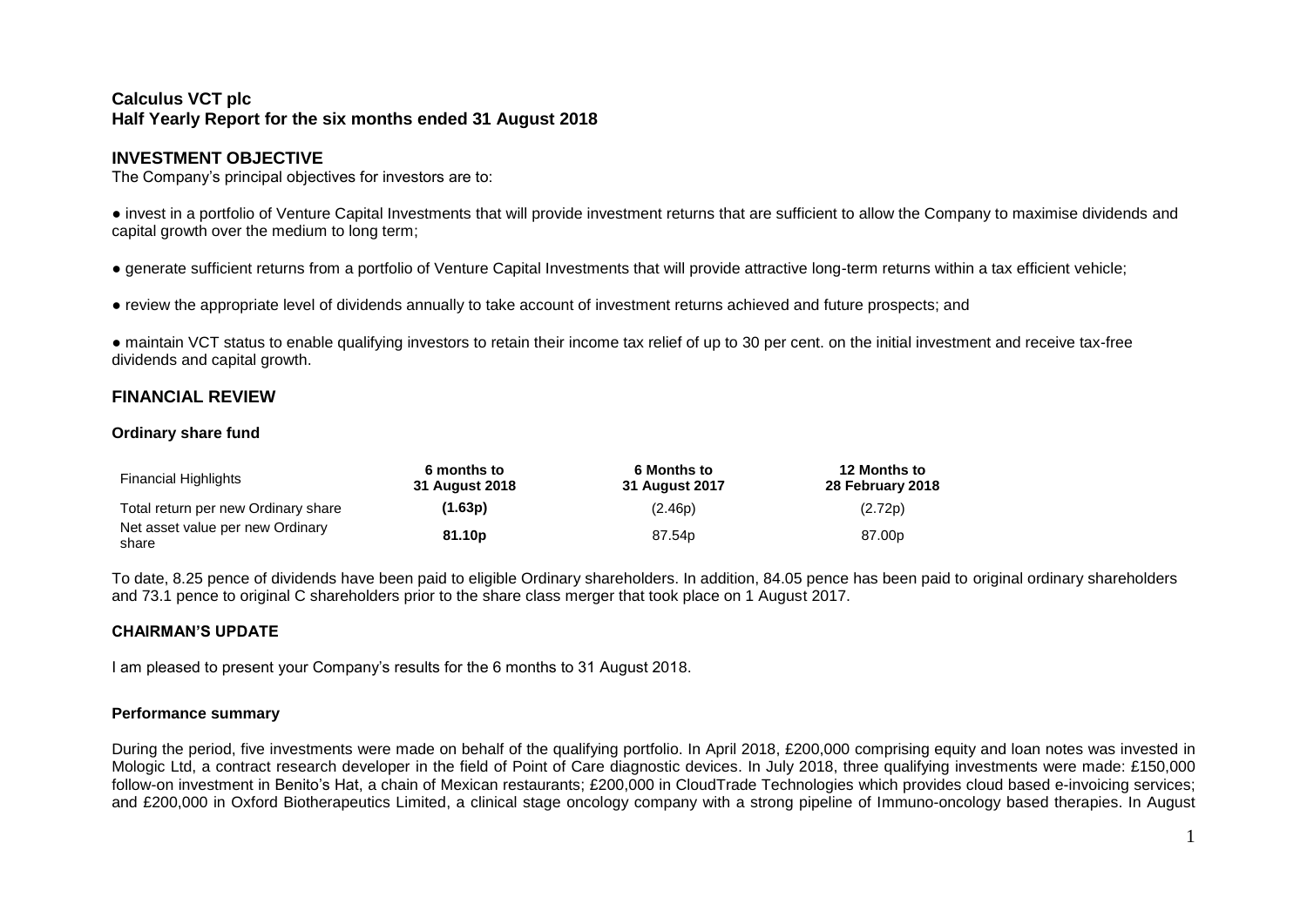2018, £208,000 comprising equity and loan notes was invested in Duvas Technologies Limited, developer of a portable gas monitoring device which can measure certain gases to parts per billion. Further details on these investments can be found in the Investment Manager's Report below.

During the period the Company redeemed the £150,000 loan notes from AnTech Limited.

For the non-qualifying portfolio, the Company invested a further £800,000 in each of the Goldman Sachs Sterling Liquidity Fund, Fidelity Sterling Liquidity Fund and Aberdeen Sterling Liquidity Fund in August 2018.

# **Buybacks**

During the period, the Company bought back and cancelled 10,000 Ordinary shares. The Company continues to review opportunities to carry out share buybacks at a discount of no greater than 10% to NAV.

# **Dividends**

A dividend was paid on 26 July 2018 of 4.0 pence per eligible Ordinary share.

## **Board composition**

Steve Meeks has indicated that he would like to step down from the board on 31 December 2018. Steve has been with the Company since inception and the board would like to thank him for the significant contribution he has made to the VCT.

# **New D share/Ordinary share issue**

The offer for subscription for Ordinary Shares that opened on 4 August 2017 and closed on 1 August 2018 received aggregate subscriptions from the issue of Ordinary shares of £2.8 million.

At the general meeting on 9 October 2018 shareholders also approved the launch of a further offer for subscription for Ordinary Shares, with the shares to be issued in the 2018/19 and 2019/20 tax years.

# **Developments since the period end**

There have been no material developments since the period end.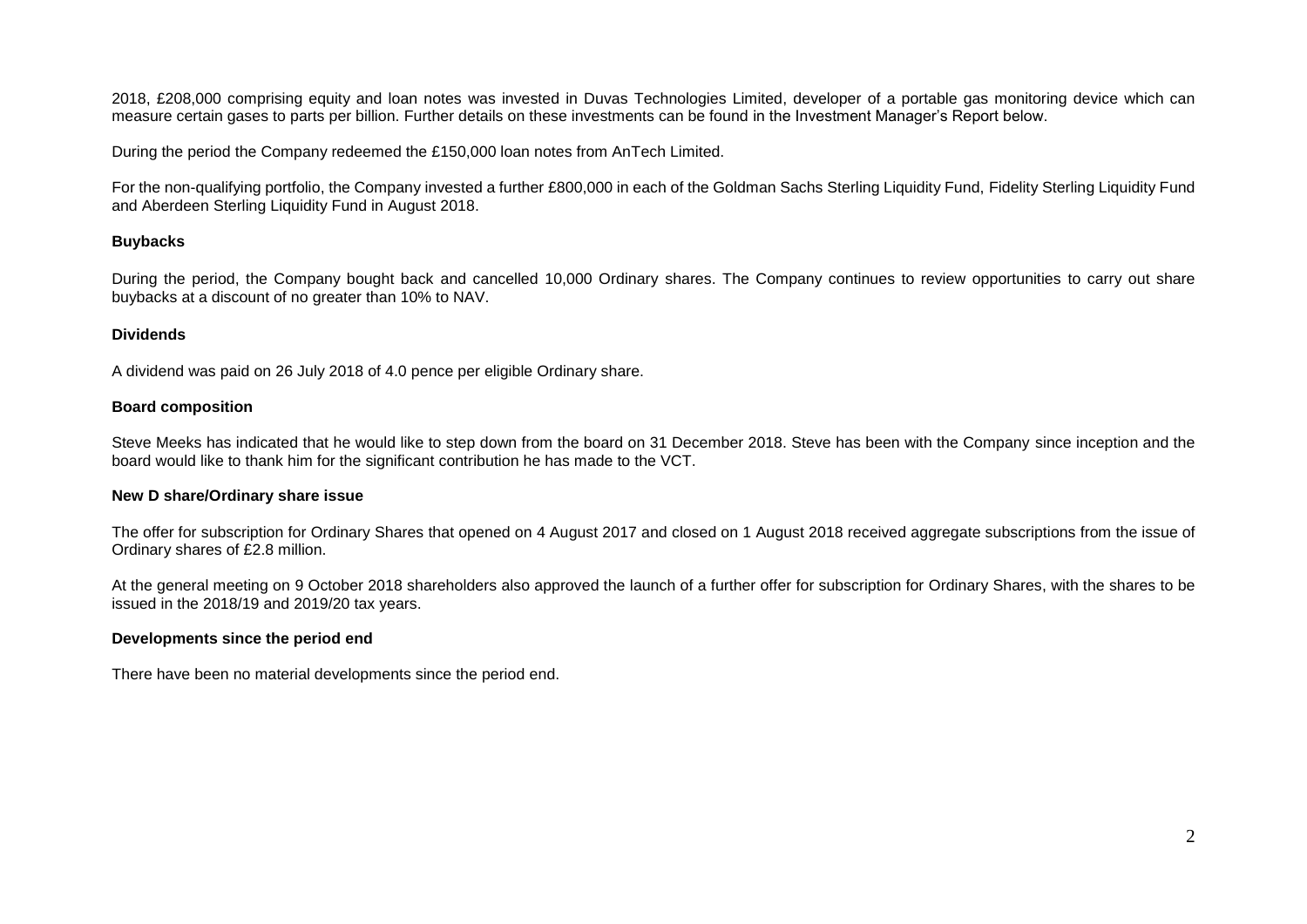# **INTERIM MANAGEMENT REPORT**

#### **Venture Capital Investments**

#### **Portfolio developments**

Calculus Capital Limited manages the Company's portfolio of venture capital investments. In general, we prefer investments to be of a sufficient size to enable us to play an influential role in helping the investee companies develop. Investments by the Company may be by way of equity, and also by way of loan stock and/or preference shares which provide income to assist in paying dividends and provide a measure of risk mitigation.

As at 31 August 2018, the portfolio had twenty seven Qualifying Investments. An update on some of the portfolio companies has been provided below.

#### **AnTech Limited**

AnTech, a specialist engineering company in the oil and gas market, repaid its loan note as part of a wider refinancing in preparation for drilling operations in Saudi Arabia and the US.

#### **C4X Discovery Holdings plc**

C4X Discovery plc (C4XD) is an innovative company focusing on the discovery, design and development of small molecule drugs. Its drug research is a combination of advanced computer modelling and 'wet' science. Its proprietary patented platforms allow it to analyse the dynamic 3D shape of potential drug candidates on the basis of experimental data and to select the candidates that are most likely to bind to the required target and least likely to bind to alternative targets that typically cause unwanted side effects. C4XD is building a significant portfolio of candidates in various therapeutic areas and, in March 2018, announced its first major licensing agreement with Indivior, receiving \$10 million upfront, potential milestones totalling \$284 million and the potential of further royalties. C4X closed a £10m funding round in October 2018, of which funds managed by Calculus Capital invested £1.5m.

#### **CloudTrade Limited**

CloudTrade is a software company providing technology that allows businesses to automatically process invoices, orders, and other business documents regardless of the form in which they are received. The core IP of the product is its patent protected process which interprets the contents of human readable documents (PDF, word, CSV, HTML, etc.), and then converts the information into a data file (EDI/XML). The Company has an impressive list of reseller partners including IBM, DXC Technology, BT and Cegedim and impressive end users including Arco, Qantus, the Scottish Government and the NHS. In July 2018, funds managed by Calculus Capital invested £2.0m in the company which will be used to invest in sales, marketing, delivery and finance, with the goal to capitalise on the global market opportunity and significantly increase sales.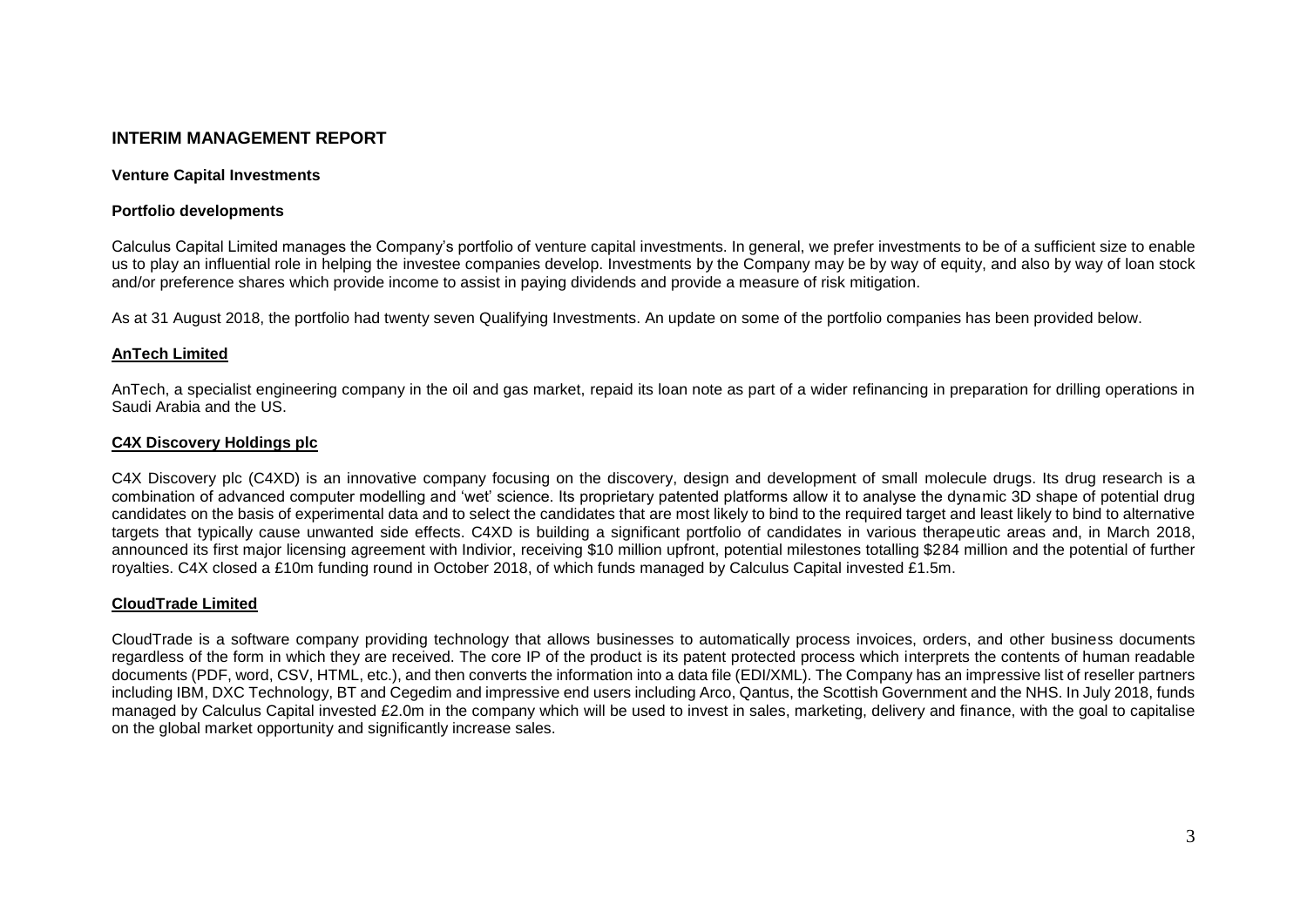## **Duvas Technologies Limited**

Duvas develops and produces specialised emissions detection equipment using ultra-violet (UV) spectroscopy. Duvas' highly sensitive detection technology enables remote sensing and identification of airborne chemicals at a "parts per billion" level. The Duvas core technology includes software and algorithms, together with an expanding 'gas library' of gas signatures that allow Duvas to programme its devices to recognise such gases. The company's first commercial, patented UV spectroscopy unit is called the DV3000, which has obtained CE marking for sales in Europe and is also being sold in China and the US. Duvas' primary target is the petrochemical industry where tighter regulation is driving demand growth.

## **Every1Mobile Limited**

Every1Mobile has developed a modular mobile web platform through which it offers community management services across sub-Saharan Africa to multinational corporates such as Unilever, international development agencies and non-profit organisations including the Gates' Foundation, seeking to access the fast developing SME and consumer markets. Whilst work for corporate customers focuses on developing business skills and financial literacy, work for NGOS and not for profits focuses on matters such as sexual health, family planning and nutrition. Since Calculus has invested, Every1Mobile is performing in line with its growth plan and has won several major new contracts (for operations in Africa and in emerging markets outside Africa) and is, with Unilever, developing its U Join community of store operators in Kenya and Naijacare community of medicine vendors in Nigeria.

#### **Mologic Limited**

Mologic is developing a new generation of diagnostic devices to improve accuracy or target diseases for which Point of Care diagnosis is underdeveloped with its first two products having received an EU CE mark. In addition to the product development pipeline, the company has a number of contract research partnering programmes utilising the team's core expertise in diagnostics development and novel analytical techniques. Calculus funds first invested in 2015; to support its development efforts the company raised a further £3.5 million in April 2018 with funds managed by Calculus investing £500,000.

#### **Open Energy Market Limited**

Open Energy Market Limited (OEM) has created an online marketplace on which corporate energy contracts are traded, introducing digital innovation into the antiquated, manual energy brokerage process in order to improve transparency and decrease energy costs for large energy users. Significant energy contracts require a bespoke price quote from the energy suppliers due to the large quantity of energy expected to be consumed. OEM's platform connects business customers directly to all 16 major energy providers of gas and electricity removing the need for a third-party broker. The energy providers bid for contracts on the platform via a live auction process which allows businesses to buy energy in a streamlined and more transparent way. OEM customers include Dairy Crest, Easyjet, Southampton Football Club and Suffolk County Council (for public infrastructure such as street lighting).

#### **Origin Broadband Limited**

The Company sold its holding in Origin in September 2018. Origin Broadband, provider of internet and phone services, needed additional funding to support its rapid growth since the Company invested in December 2016. Funds managed by Calculus supported further funding rounds, which included taking on a co investor in May 2018 which relieved the stress of the balance sheet albeit at what constituted a down round. That co investor subsequently made an offer to acquire all Calculus' shares at a premium to the price of the round in May 2018, which Calculus accepted. This resulted in a loss to the Company of £154,254 compared to the original cost of the investment.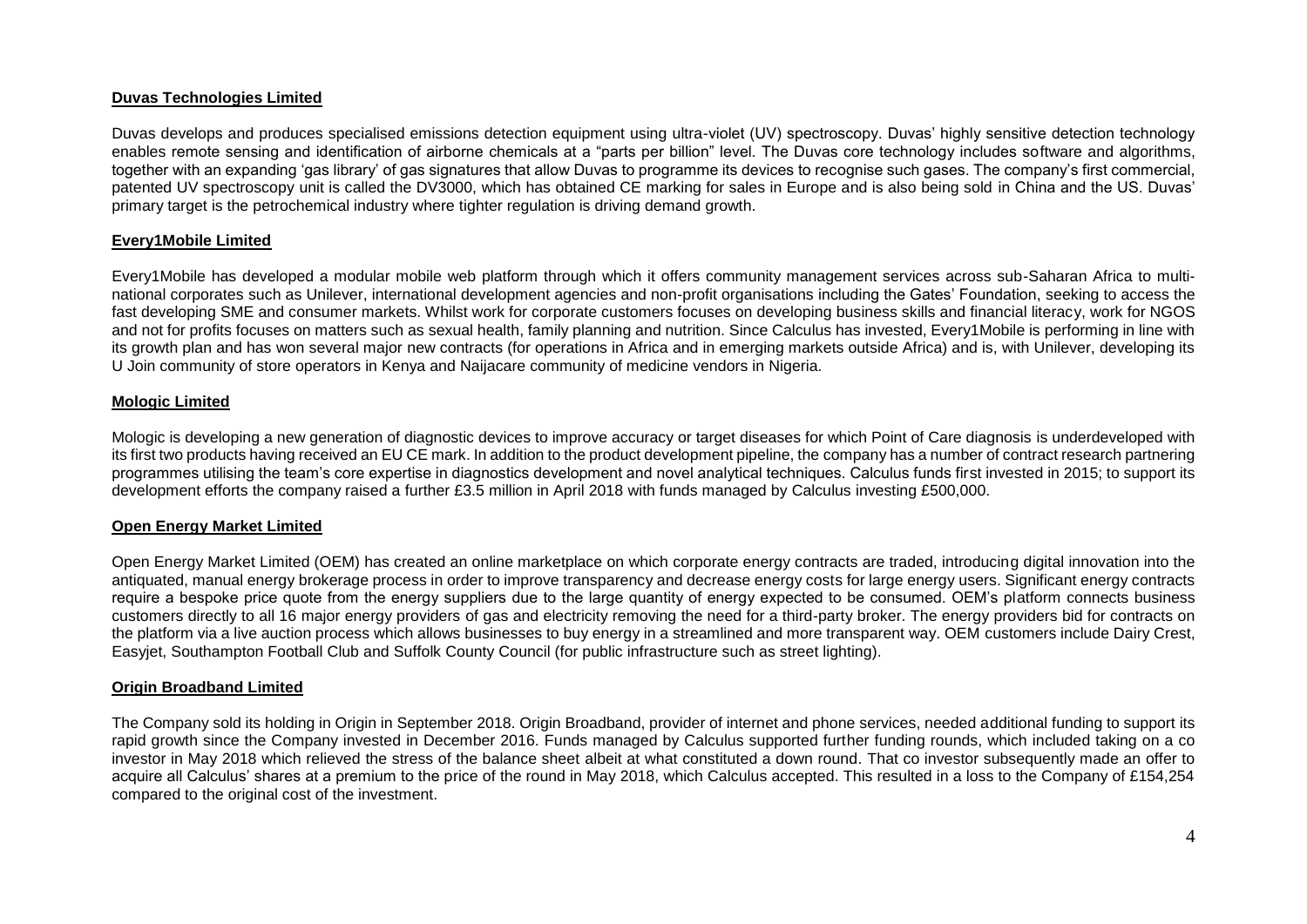## **Oxford BioTherapuetics Limited**

Oxford BioTherapeutics (OBT) is a clinical stage oncology company committed to the discovery and development of novel therapies for various cancer types. OBT has a strong pipeline of immune-oncology (IO) therapies, which are used to re-engage and recruit the body's immune system to attack cancer cells. OBT has agreed multiple development deals with large pharmaceutical companies, including German company Boehringer Ingelheim and Italy's largest pharmaceutical company, The Menarini Group, which is fully funding the development of two clinical programmes through to completion of Phase II. In July 2018, funds managed by Calculus Capital invested £2.0m in the company which will be used to prepare the IO pre-clinical pipeline for clinical development as well as funding the development of further therapeutic leads.

#### **Park Street Shipping Limited**

The Company purchased a 2010 South Korean built Handysize dry bulk vessel, the Nordic London, in February 2017 for \$8.3m. MV Nordic London is currently on a 9-11 month charter with Danish shipping company Clipper. The company continues to trade profitably, benefiting from a recovering dry bulk market. A valuation by Clarksons in September 2018 valued the vessel at \$12.9m, which equates to an uplift on cost of £71,000 for the Company. The increase in share price reflects improving market conditions drawing up vessel values, and the strengthening of the US dollar relative to the pound.

#### **Pico's Limited ("Benito's Hat")**

Benito's Hat is a Mexican-themed fast casual restaurant business with eight sites. In 2017, under a new management team, Benito's undertook an extensive programme to position its operating model to reflect a changing trading and employment environment. These changes to the supply chain and site operating model enabled the Company to open a new site in the Highcross Shopping Centre in Leicester. This brings the estate to eight sites. During the year the Company closed a funding round of £1m from existing shareholders including Calculus Capital. This investment will provide funding for new site openings in a retail property market where lease costs have 'cooled' and where there are opportunities to acquire additional sites on attractive terms. The operational changes and the impressive new management team, including newly appointed Managing Director Michael Pearson (who brings experience from Ping Pong Dim Sum, Intercontinental Hotels Group and SSP Group Travel), will enable Benito's to grow to a size and level of profitability attractive to trade and private equity buyers.

#### **Solab Group Limited**

Solab Group, the long established manufacturer of fragrances and skincare products for third party brand owners, has yet to see any improvement in difficult trading conditions. However, several new initiatives have reduced its losses and it has secured two significant new customers for 2019.

#### **Synpromics Limited**

Synpromics is a leader in gene control, enabling safer and more effectively targeted medicines through proprietary genomics, bioinformatics and intelligent data-driven design. The company has developed PromPT®, its multi-dimensional bioinformatics database that enables the development of specific "promoters" for the next generation of cell and gene-based medicines and bioprocessing applications. The company continues to add to its collaborations with key players in the cell and gene therapy sector including Biomarin, Homology, Lonza, Uniqure and Solid Biosciences. Synpromics has recently announced the grants from Scottish Enterprise and Innovate UK which contribute over £2.1 million to its R&D programme to further develop its platform and create novel inducible promoter systems that can be applied across the biotechnology sector.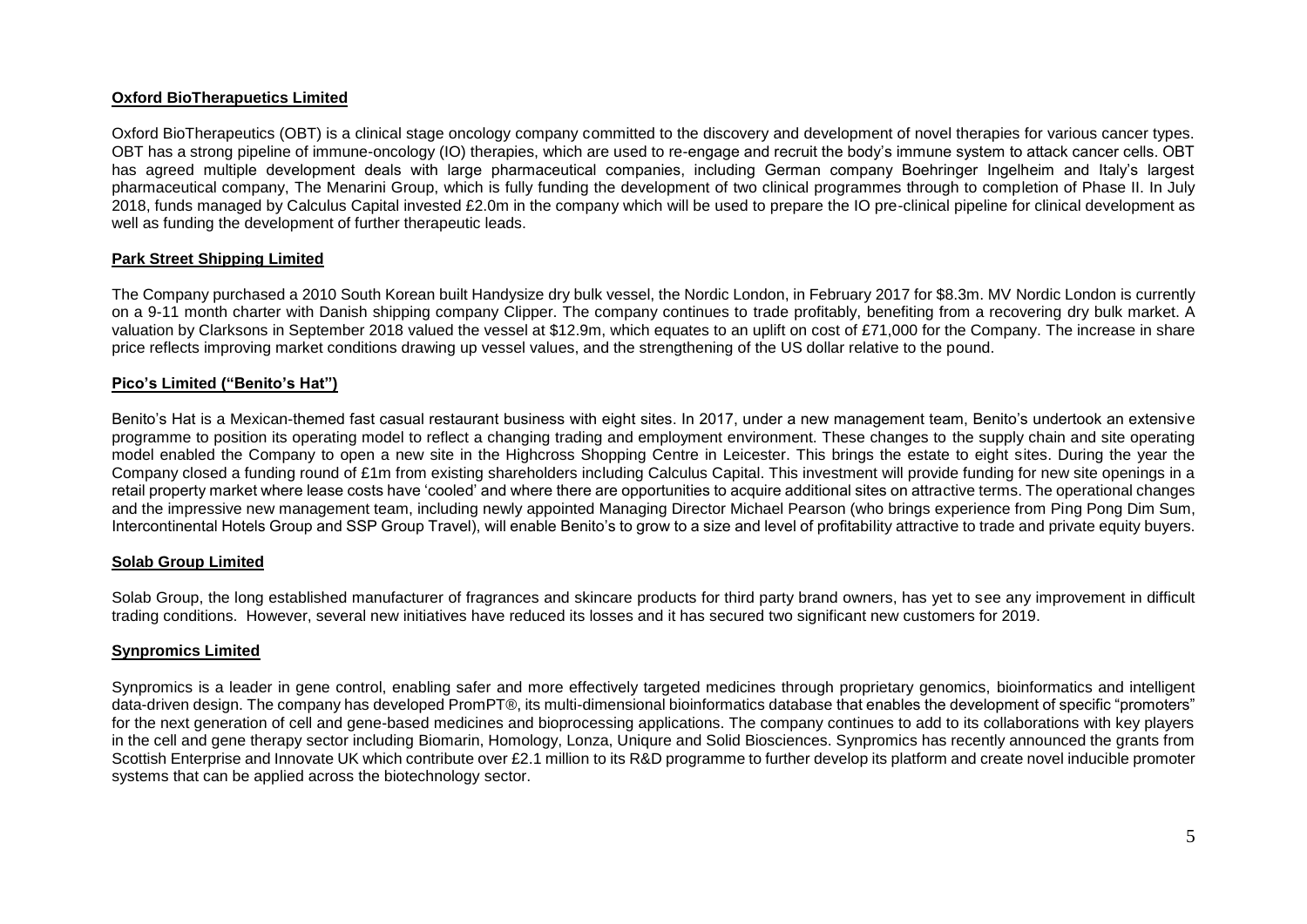## **Terrain Energy Limited**

Terrain has interests in four production licences and seven exploration licences with approximately 150 barrels of oil per day being produced from wells on these licences (gross). A planning issue has been resolved at Brockham and the new well will be put on test in December. On the exploration side, Terrain owns 100% of the Egmating licence in Germany. A geothermal well was drilled there in 2016 which encountered strong evidence of significant gas reserves. The Directors are examining the prospect of an exit event in the next 12 months, depending on market conditions.

#### **Tollan Energy Limited**

Tollan owns a portfolio of 325 solar photovoltaic ("PV") systems on rooftops in Northern Ireland. The solar PV generating capacity, which is installed on residential and some commercial roofs in the Belfast area, benefits from Northern Ireland Renewable Obligation Certificates (NIROCs). The systems have demonstrated stable generation levels following the downsizing of c. 19% of the systems in the portfolio to comply with legislation. Tollan is currently in a period of exclusivity with a company seeking to acquire its trade and assets with the deal likely to complete in November 2018.

#### **Weeding Technologies Limited**

Weedingtech is a cleantech company focused on replacing toxic herbicides, particularly in the municipal market. Weedingtech's technology treats weed and moss using environmentally friendly hot foam (which keeps the heat on long enough to kill the weed or moss). In August, Monsanto was ordered to pay \$289 million in damages to a cancer patient who had been regularly exposed to glyphosate (Roundup). Whilst this verdict may be overturned on appeal, it has increased the focus of both the media and local and national governments on the use of glyphosate, particularly in public places, and is resulting in increasing interest in alternative weed control solutions, such as Weedingtech's.

#### **Developments since the period end**

In October 2018, the Company invested £200,000 in MIP Diagnostics Limited. MIP Diagnostics is a novel affinity reagent company which uses its proprietary technology to make nanoMIPs which are versatile, robust and highly stable alternatives to antibodies.

Also in October 2018, the Company invested £50,000 in drug discovery company, C4X.

Other than as disclosed above, there have been no developments since the period end.

Calculus Capital Limited 23 October 2018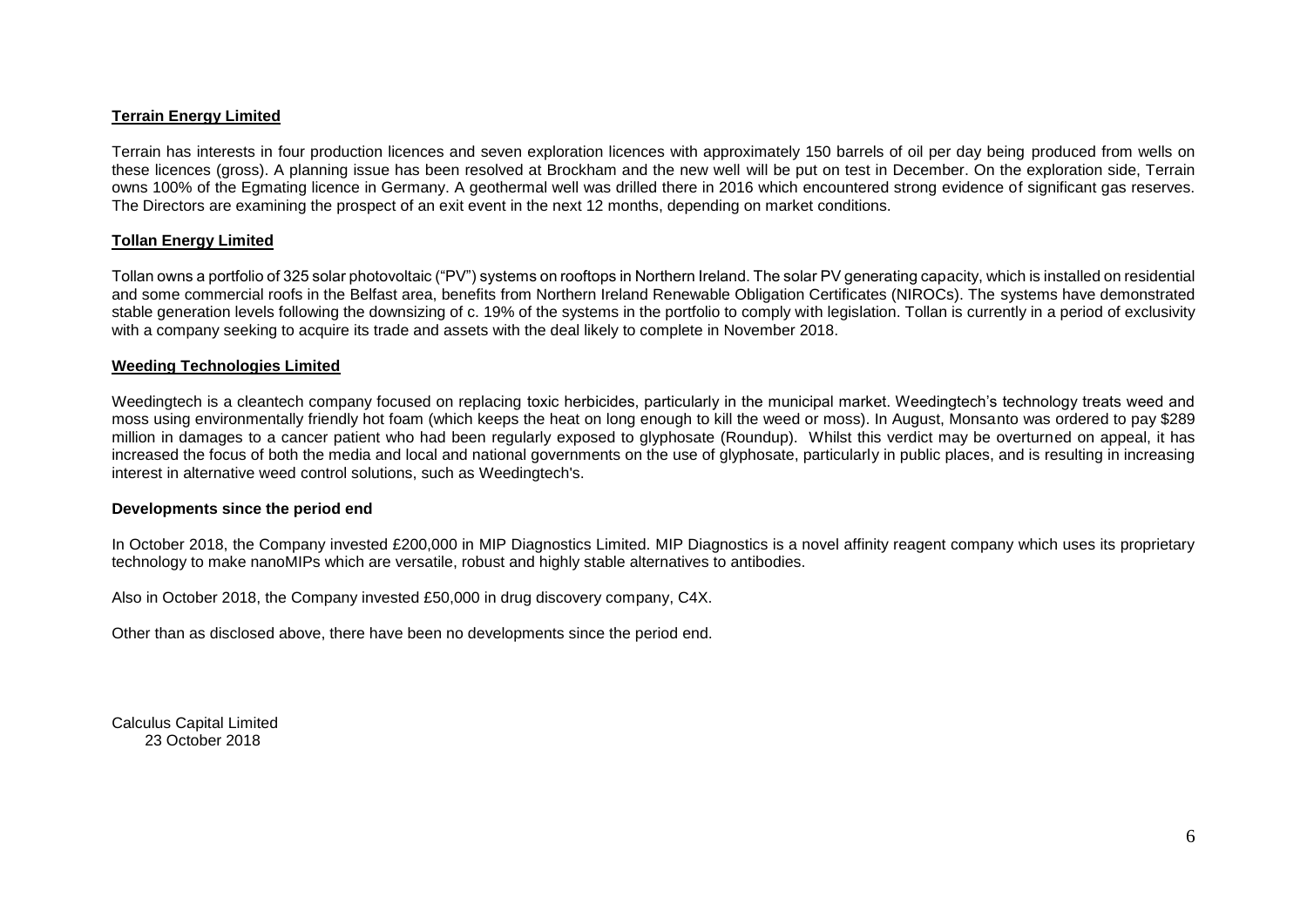# **INVESTMENT PORTFOLIO AS AT 31 AUGUST 2018 - TOTAL FUND**

## **% of Net Assets**

 $\sim$ 

| Unquoted - Ioan stock<br>Quoted and unquoted - ordinary and preference shares<br>Unquoted - liquidity funds | 6%<br>44%<br>43% |
|-------------------------------------------------------------------------------------------------------------|------------------|
| Net current assets                                                                                          | 7%               |
|                                                                                                             | 100%             |

# **Asset class - % of Portfolio**

| Quoted and unquoted - Qualifying Investments | 54%  |
|----------------------------------------------|------|
| Unquoted - other non-Qualifying Investments  | 46%  |
|                                              | 100% |

|                                         |                            | <b>Book Cost</b> | Valuation      | $%$ of                  |
|-----------------------------------------|----------------------------|------------------|----------------|-------------------------|
| Company                                 | <b>Nature of Business</b>  | £'000            | £'000          | <b>Portfolio</b>        |
| <b>Qualifying Investments</b>           |                            |                  |                |                         |
| Air Leisure Group Limited               | Leisure                    | 200              | 200            | $\overline{2}$          |
| <b>AnTech Limited</b>                   | Oil services               | 120              | 142            | 1                       |
| Arcis Biotechnology Holdings Limited    | Med Tech                   | 275              | 275            | $\overline{c}$          |
| <b>Blu Wireless Technology Limited</b>  | Technology Hardware        | 150              | 150            | 1                       |
| C4X Discovery Holdings plc              | <b>Pharma Services</b>     | 149              | 154            | 1                       |
| CloudTrade Technologies Limited         | Software                   | 200              | 200            | $\overline{c}$          |
| <b>Cornerstone Brands Limited</b>       | E-commerce                 | 150              | 150            | 1                       |
| Duvas Technologies Limited              | Oil & Gas Services         | 208              | 208            | $\overline{2}$          |
| Every1Mobile Limited                    | <b>Technology Services</b> | 200              | 230            | $\overline{c}$          |
| Genedrive plc                           | <b>Biotech</b>             | 144              | 74             | 1                       |
| Infrastrata plc                         | <b>Gas Utilities</b>       | $\overline{2}$   | $\overline{2}$ |                         |
| MicroEnergy Generation Services Limited | Energy                     | 148              | 108            | 1                       |
| Mologic Limited                         | Med Tech                   | 200              | 200            | $\overline{c}$          |
| Open Energy Market Limited              | <b>Technology Services</b> | 200              | 230            | $\overline{2}$          |
| Origin Broadband Ltd                    | Telecommunications         | 226              | 72             | $\mathbf 1$             |
| <b>Oxford Biotherapeutics Limited</b>   | <b>Biotech</b>             | 200              | 200            | $\overline{2}$          |
| Park Street Shipping Limited            | Shipping                   | 150              | 221            | $\overline{c}$          |
| Pico's Limited                          | Leisure                    | 199              | 181            | $\overline{c}$          |
| Quai Administration Services Limited    | Technology                 | 220              | 220            | $\overline{c}$          |
| Scancell Holdings plc                   | <b>Biotech</b>             | 378              | 301            | 3                       |
| Solab Group Limited                     | Cosmetics                  | 479              | 475            | $\overline{\mathbf{4}}$ |
| <b>Synpromics Limited</b>               | <b>BioTech</b>             | 134              | 277            | 3                       |
| <b>Terrain Energy Limited</b>           | Oil & gas production       | 967              | 1,032          | $\boldsymbol{9}$        |
| The One Place Capital Limited           | <b>Personal Finance</b>    | 277              | 277            | 3                       |
| <b>Tollan Energy Limited</b>            | Energy                     | 123              | 135            | 1                       |
| Venn Life Sciences Holdings plc         | Clinical research          | 55               | 16             |                         |
| <b>Weeding Technologies Limited</b>     | <b>Technology Hardware</b> | 216              | 233            | $\overline{c}$          |
| <b>Total Qualifying Investments</b>     |                            | 5,970            | 5,963          | 54                      |
| <b>Other non-Qualifying Investments</b> |                            |                  |                |                         |
| Aberdeen Sterling Liquidity Fund        | Liquidity fund             | 1,682            | 1,682          | 15                      |

٠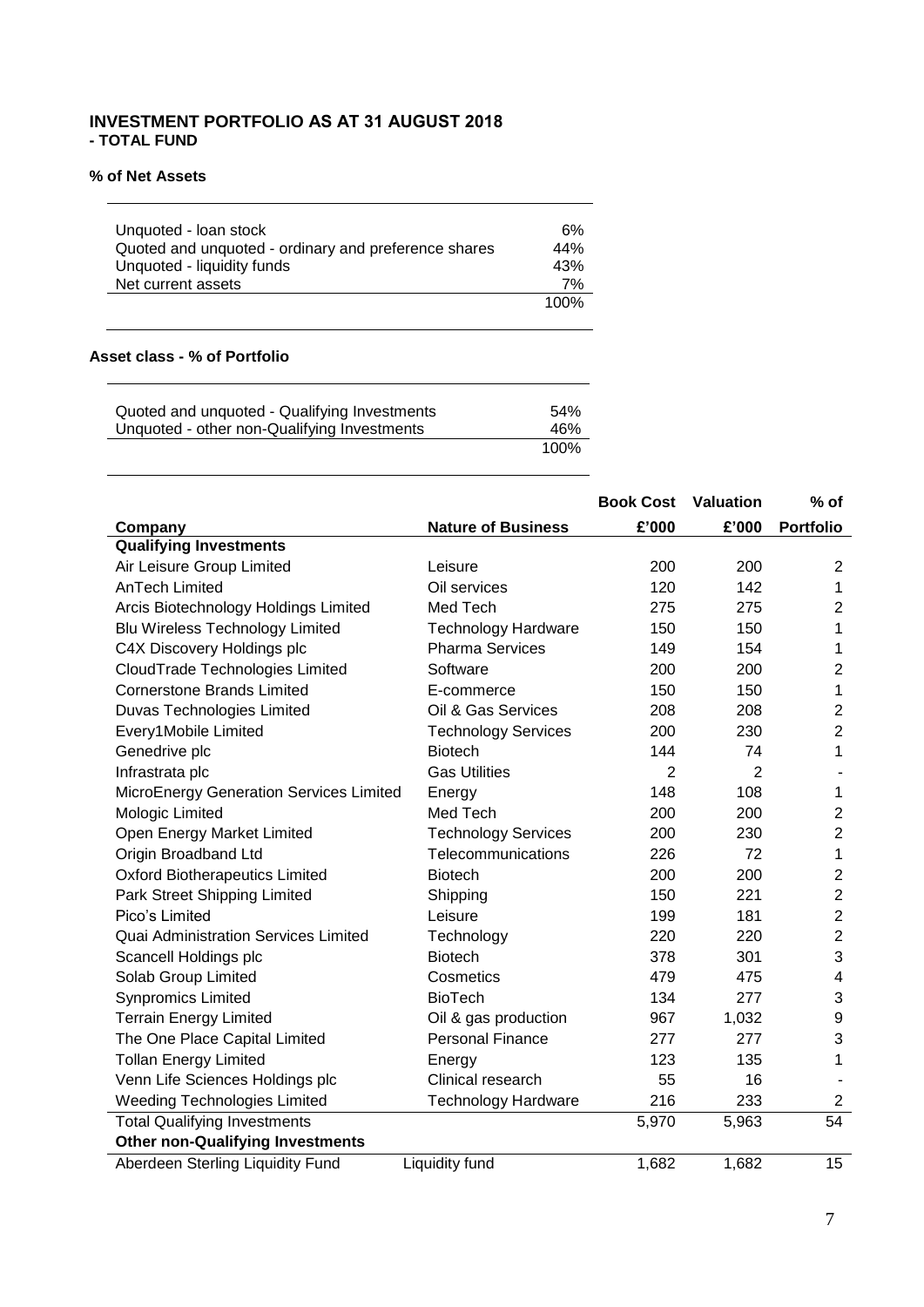| <b>Fidelity Sterling Liquidity Fund</b> | Liquidity fund         | 1.681  | 1,685  | 16  |
|-----------------------------------------|------------------------|--------|--------|-----|
| Goldman Sachs Sterling Liquidity Fund   | Liquidity fund         | 1,680  | 1,680  | 15  |
| <b>Terrain Energy Limited</b>           | Oil and gas production | 5      | 5      |     |
|                                         |                        |        |        |     |
| Total Other non-Qualifying Investments  |                        | 5.048  | 5,052  | 46  |
| <b>Total Investments</b>                |                        | 11,018 | 11,015 | 100 |
| Net Current Assets less Creditors due   |                        |        |        |     |
| after one year                          |                        |        | 816    |     |
| <b>Net Assets</b>                       |                        |        | 11,831 |     |

# **PRINCIPAL RISKS**

The principal risks facing the Company remain the same as those detailed on page 24 of the Annual Report and Accounts for the year ended 28 February 2018.

The main risks faced by the Company include, but are not limited to, loss of approval as a venture capital trust and other regulatory breaches, risks of making and realising qualifying investments, liquidity/marketability risk, changes in legislation/taxation, engagement of third party advisers, market price risk and credit risk.

## **GOING CONCERN**

After making enquiries, and having reviewed the portfolio, balance sheet and projected income and expenditure for the next twelve months, the Directors have a reasonable expectation that the Company has adequate resources to continue in operation for the foreseeable future. The Directors have therefore adopted the going concern basis in preparing these condensed financial statements.

# **DIRECTORS' RESPONSIBILITY STATEMENT**

The half-yearly financial report, which has not been audited or reviewed by the Company's auditors is the responsibility of, and has been approved by, the Directors. The Directors confirm that to the best of their knowledge the half-yearly financial report, which has been prepared in accordance with the UK Listing Authority Disclosure and Transparency Rules ("DTR") and in accordance with the Financial Reporting Council's Financial Reporting Standard 104: 'Interim Financial Reporting' gives a true and fair view of the assets, liabilities, financial position and the net return of the Company as at 31 August 2018.

The Directors confirm that the Chairman's Update, the Investment Management report, the disclosures above and notes 10 and 11, include a fair review of the information required by DTR 4.2.7R, being an indication of important events that have occurred during the first six months of the financial year and their impact on the condensed set of financial statements and a description of the principal risks and uncertainties for the remaining six months of the financial year, and DTR 4.2.8R.

The Directors of Calculus VCT plc are: Michael O'Higgins Kate Cornish-Bowden Steve Meeks Diane Seymour-Williams John Glencross

By order of the Board

Michael O'Higgins Chairman 23 October 2018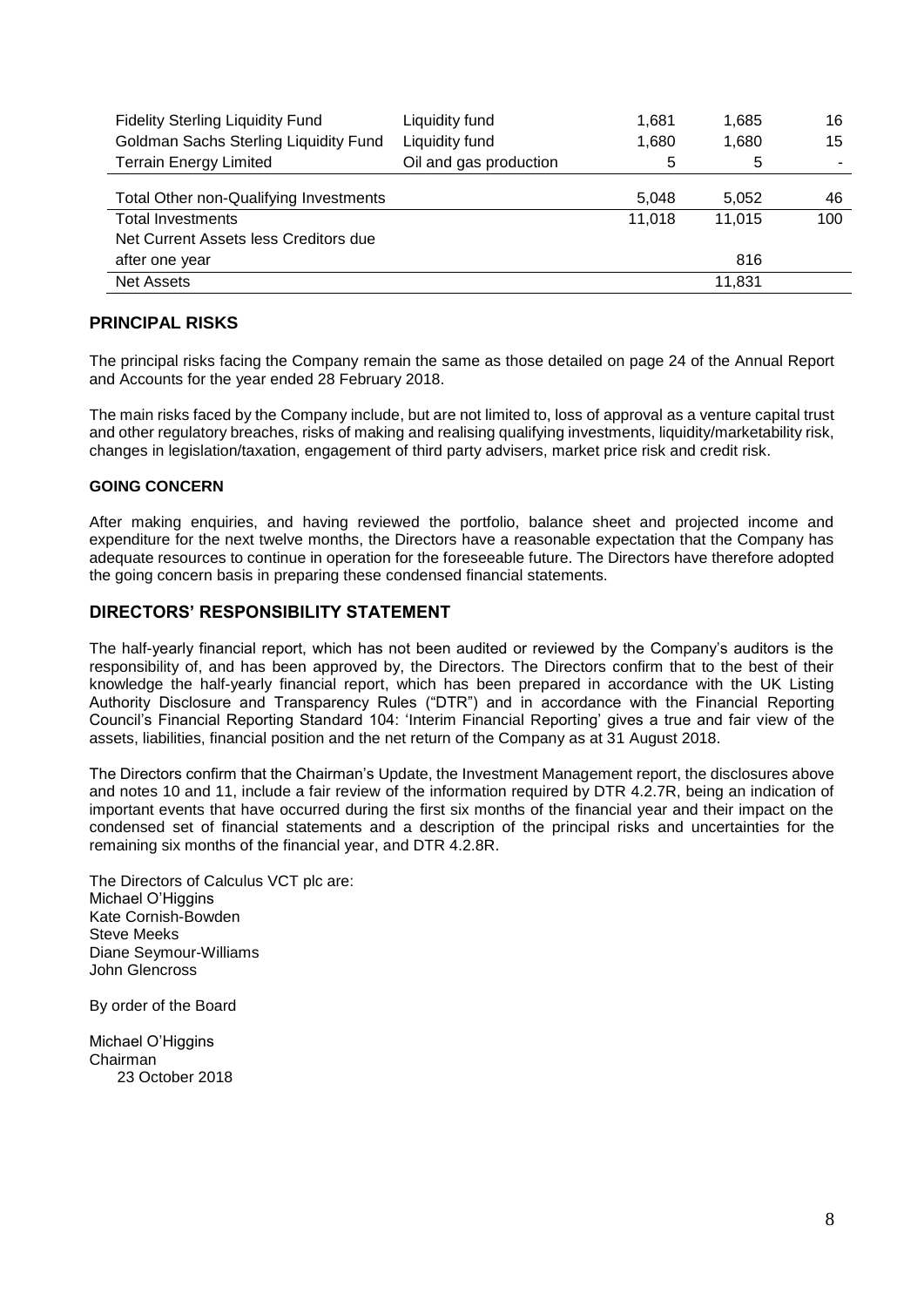# **CONDENSED INCOME STATEMENT FOR THE PERIOD FROM 1 MARCH 2018 TO 31 AUGUST 2018 (UNAUDITED)**

|                                                                                |                | Revenue                          |                 | <b>6 Months Ended</b><br>31 August 2018<br><b>Capital</b> |                 |                 | Revenue        | 6 Months Ended<br>31 August 2017<br>Capital |                 | 12 Months Ended<br>28 February 2018<br>Revenue |  |
|--------------------------------------------------------------------------------|----------------|----------------------------------|-----------------|-----------------------------------------------------------|-----------------|-----------------|----------------|---------------------------------------------|-----------------|------------------------------------------------|--|
|                                                                                | Note           | Return<br>£'000                  | Return<br>£'000 | <b>Total</b><br>£'000                                     | Return<br>£'000 | Return<br>£'000 | Total<br>£'000 | Return<br>£'000                             | Return<br>£'000 | Total<br>£'000                                 |  |
| Investment holding (losses)/gains<br>Gain/(loss) on disposal of<br>investments | 8<br>8         | $\blacksquare$<br>$\blacksquare$ | (174)<br>104    | (174)<br>104                                              | $\sim$          | 165<br>(181)    | 165<br>(181)   | ٠<br>$\blacksquare$                         | 232<br>(159)    | 232<br>(159)                                   |  |
| Income<br>Investment management fee<br>Costs of acquiring Neptune              |                | 42<br>(24)                       | (72)            | 42<br>(96)                                                | 27<br>(18)      | (52)            | 27<br>(70)     | 65<br>(39)                                  | (115)           | 65<br>(154)                                    |  |
| Calculus assets and liabilities<br>Other operating expenses                    |                | (93)                             |                 | (93)                                                      | (157)           |                 | (157)          | (55)<br>(202)                               |                 | (55)<br>(202)                                  |  |
| Loss on ordinary activities before<br>taxation                                 |                | (75)                             | (142)           | (217)                                                     | (148)           | (68)            | (216)          | (231)                                       | (42)            | (273)                                          |  |
| Taxation on ordinary activities                                                | 3              | $\blacksquare$                   |                 |                                                           |                 |                 |                |                                             |                 |                                                |  |
| Loss for the period                                                            |                | (75)                             | (142)           | (217)                                                     | (148)           | (68)            | (216)          | (231)                                       | (42)            | (273)                                          |  |
| Basic and diluted deficit per new<br>Ordinary share                            | $\overline{2}$ | (0.56)p                          | (1.07)p         | (1.63)p                                                   | (1.68)p         | (0.78)p         | (2.46)p        | (2.30)p                                     | (0.42)p         | (2.72)p                                        |  |

The supplementary revenue return and capital return columns are both prepared in accordance with the Association of Investment Companies ("AIC") Statement of Recommended Practice ("SORP"). No operations were acquired or discontinued during the period. All items in the above statements derive from continuing operations. There were no recognised gains or losses other than those passing through the Income Statement. The notes form an integral part of these condensed financial statements.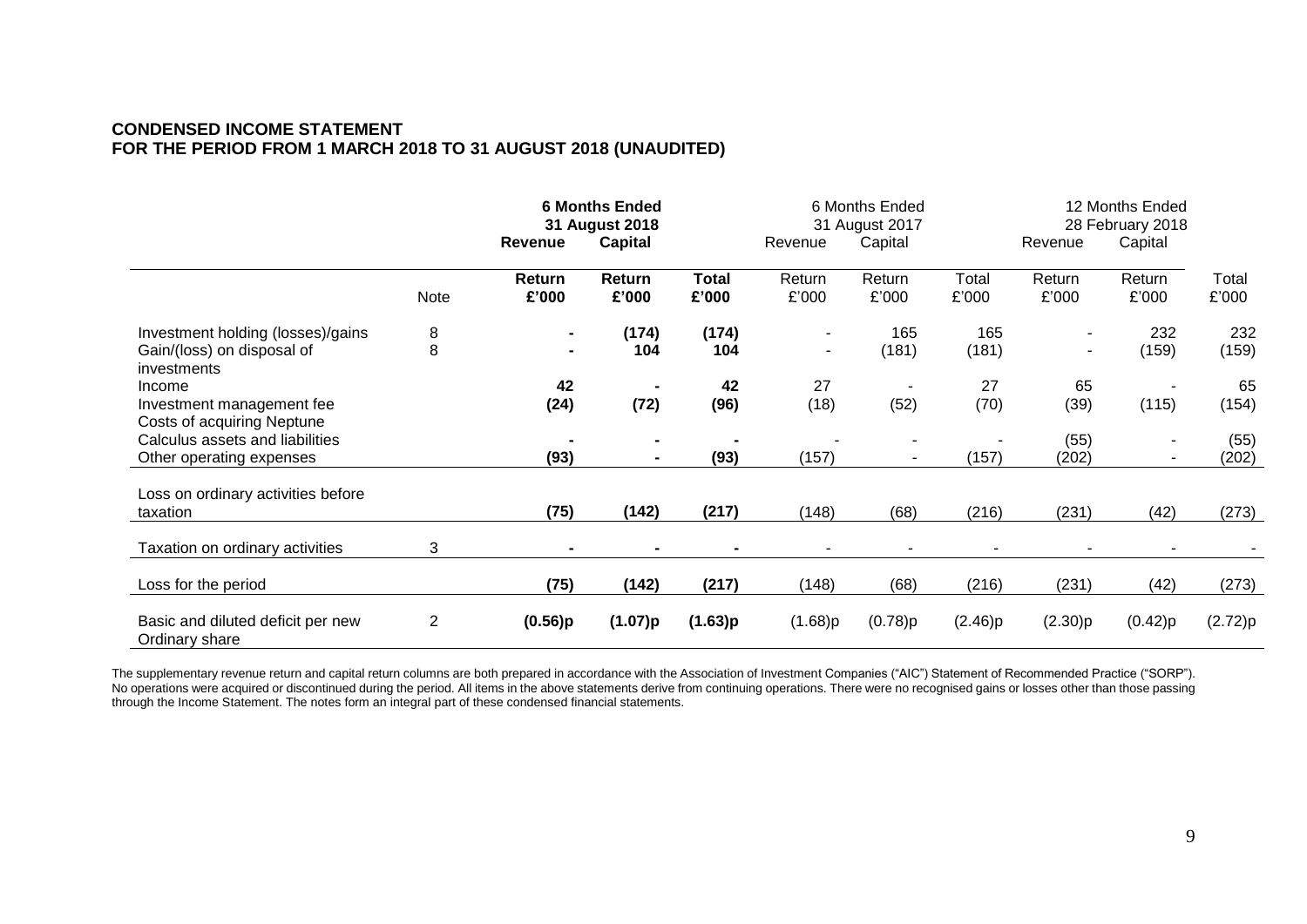# **CONDENSED STATEMENT OF CHANGES IN EQUITY FOR THE PERIOD FROM 1 MARCH 2018 TO 31 AUGUST 2018 (UNAUDITED)**

|                                                 |                |                |                | Non-distributable reserves |                 | <b>Distributable reserves</b> |                |              |
|-------------------------------------------------|----------------|----------------|----------------|----------------------------|-----------------|-------------------------------|----------------|--------------|
|                                                 |                | <b>Share</b>   |                | <b>Capital</b>             | Capital         | Capital                       |                |              |
|                                                 | <b>Share</b>   | <b>Premium</b> | <b>Special</b> | <b>Redemption</b>          | Reserve         | <b>Reserve</b>                | <b>Revenue</b> |              |
|                                                 | <b>Capital</b> | <b>Account</b> | <b>Reserve</b> | <b>Reserve</b>             | <b>Realised</b> | <b>Unrealised</b>             | <b>Reserve</b> | <b>Total</b> |
|                                                 | £'000          | £'000          | £'000          | £'000                      | £'000           | £'000                         | £'000          | £'000        |
| For the 6 month period to 31 August 2018        |                |                |                |                            |                 |                               |                |              |
| 1 March 2018                                    | 116            | 298            | 9,974          | 56                         | 451             | 171                           | (936)          | 10,130       |
| Investment holding losses                       |                |                |                |                            |                 | (174)                         |                | (174)        |
| Gain on disposal of investments                 |                |                |                |                            | 104             |                               |                | 104          |
| New share issue                                 | 30             | 2,474          |                |                            |                 |                               |                | 2,504        |
| Expense of share issue                          |                | (90)           |                |                            |                 |                               |                | (90)         |
| Share buybacks for cancellation                 |                |                | (7)            |                            |                 |                               |                | (7)          |
| Management fee allocated to capital             |                |                |                |                            | (72)            |                               |                | (72)         |
| Change in accrual in IFA Commission             |                | (38)           |                |                            |                 |                               |                | (38)         |
| Revenue return after tax                        |                |                |                |                            |                 |                               | (75)           | (75)         |
| Dividends paid (note 9)                         |                |                | (451)          |                            |                 |                               |                | (451)        |
| 31 August 2018                                  | 146            | 2,644          | 9,516          | 56                         | 483             | (3)                           | (1,011)        | 11,831       |
| For the 6 month period to 31 August 2017        |                |                |                |                            |                 |                               |                |              |
| 1 March 2017                                    | 141            | 7,046          | 1,277          |                            | 725             | (61)                          | (705)          | 8,423        |
| Investment holding gains                        |                |                |                |                            |                 | 165                           |                | 165          |
| Loss on disposal of investments                 |                |                |                |                            | (181)           |                               |                | (181)        |
| New D share issue                               | 2              | 153            |                |                            |                 |                               |                | 155          |
| Expenses of D share issue                       |                | (9)            |                |                            |                 |                               |                | (9)          |
| Purchase of shares for cancellation             | (55)           |                |                | 55                         |                 |                               |                |              |
| Management fee allocated to capital             |                |                |                |                            | (52)            |                               |                | (52)         |
| Change in accrual in IFA Commission             |                | (26)           |                |                            |                 |                               |                | (26)         |
| Revenue return on ordinary activities after tax |                |                |                |                            |                 |                               | (148)          | (148)        |
| Dividend paid                                   |                |                | (601)          |                            |                 |                               |                | (601)        |
| 31 August 2017                                  | 88             | 7,164          | 676            | 55                         | 492             | 104                           | (853)          | 7,726        |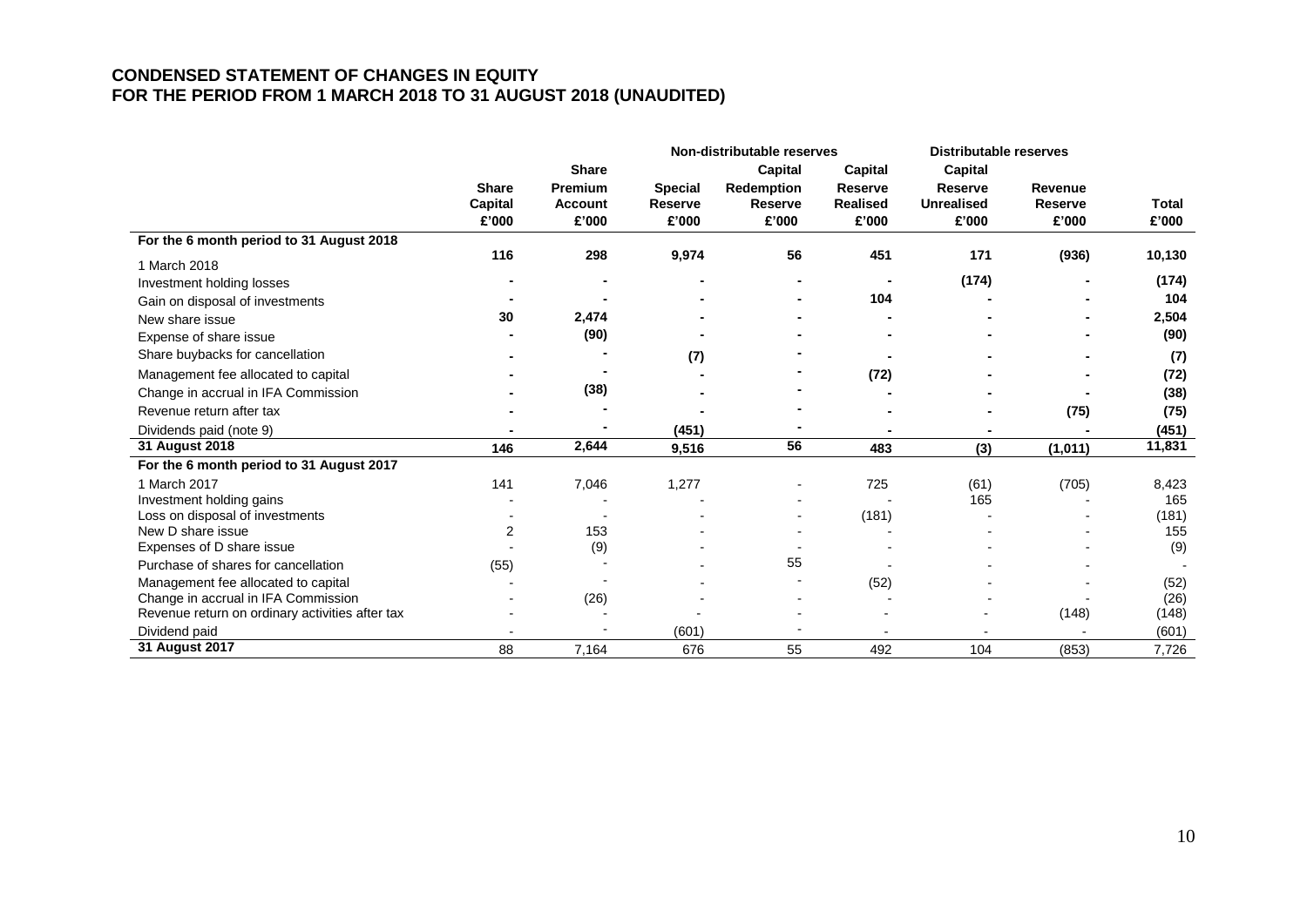| <b>CONDENSED STATEMENT OF</b><br><b>CHANGES IN EQUITY</b><br>(CONTINUED)                     |                         |                                           | Non-<br>distributable<br>reserves | <b>Distributable</b><br>reserves               |                                       |                                                |                           |              |
|----------------------------------------------------------------------------------------------|-------------------------|-------------------------------------------|-----------------------------------|------------------------------------------------|---------------------------------------|------------------------------------------------|---------------------------|--------------|
|                                                                                              | <b>Share</b><br>Capital | <b>Share</b><br>Premium<br><b>Account</b> | <b>Special</b><br><b>Reserve</b>  | Capital<br><b>Redemption</b><br><b>Reserve</b> | Capital<br>Reserve<br><b>Realised</b> | Capital<br><b>Reserve</b><br><b>Unrealised</b> | Revenue<br><b>Reserve</b> | <b>Total</b> |
| For the 12 months to 28 February 2018*                                                       | £'000                   | £'000                                     | £'000                             | £'000                                          | £'000                                 | £'000                                          | £'000                     | £'000        |
| 1 March 2017                                                                                 | 141                     | 7,046                                     | 1,277                             |                                                | 725                                   | (61)                                           | (705)                     | 8,423        |
| Investment holding gains                                                                     |                         |                                           |                                   |                                                |                                       | 232                                            |                           | 232          |
| Loss on disposal of investments                                                              |                         |                                           |                                   |                                                | (159)                                 |                                                |                           | (159)        |
| New share issue (D shares)                                                                   | 2                       | 153                                       |                                   |                                                |                                       |                                                |                           | 155          |
| Expense of share issue (D shares)                                                            |                         | (9)                                       |                                   |                                                |                                       |                                                |                           | (9)          |
| Purchase of shares for cancellation in connection with<br>the merger of classes              | (55)                    |                                           |                                   | 55                                             |                                       |                                                |                           |              |
| New share issue (Ordinary shares re Neptune-<br>Calculus assets and liabilities acquisition) | 25                      | 2,176                                     | 3                                 |                                                |                                       |                                                |                           | 2,204        |
| Cancellation of share premium account                                                        |                         | (9,342)                                   | 9,342                             |                                                |                                       |                                                |                           |              |
| New share issue (Ordinary shares)                                                            | 4                       | 310                                       |                                   |                                                |                                       |                                                |                           | 314          |
| Expenses of share issue (Ordinary shares)                                                    |                         | (11)                                      |                                   |                                                |                                       |                                                |                           | (11)         |
| Share buybacks for cancellation                                                              | (1)                     |                                           | (49)                              |                                                |                                       |                                                |                           | (49)         |
| Management fee allocated to capital                                                          |                         |                                           |                                   |                                                | (115)                                 |                                                |                           | (115)        |
| Change in accrual in IFA commission                                                          |                         | (25)                                      | 2                                 |                                                |                                       |                                                |                           | (23)         |
| Revenue return after tax                                                                     |                         |                                           |                                   |                                                |                                       |                                                | (231)                     | (231)        |
| Dividends paid                                                                               |                         |                                           | (601)                             |                                                |                                       |                                                |                           | (601)        |
| 28 February 2018                                                                             | 116                     | 298                                       | 9,974                             | 56                                             | 451                                   | 171                                            | (936)                     | 10,130       |

\* These figures are audited.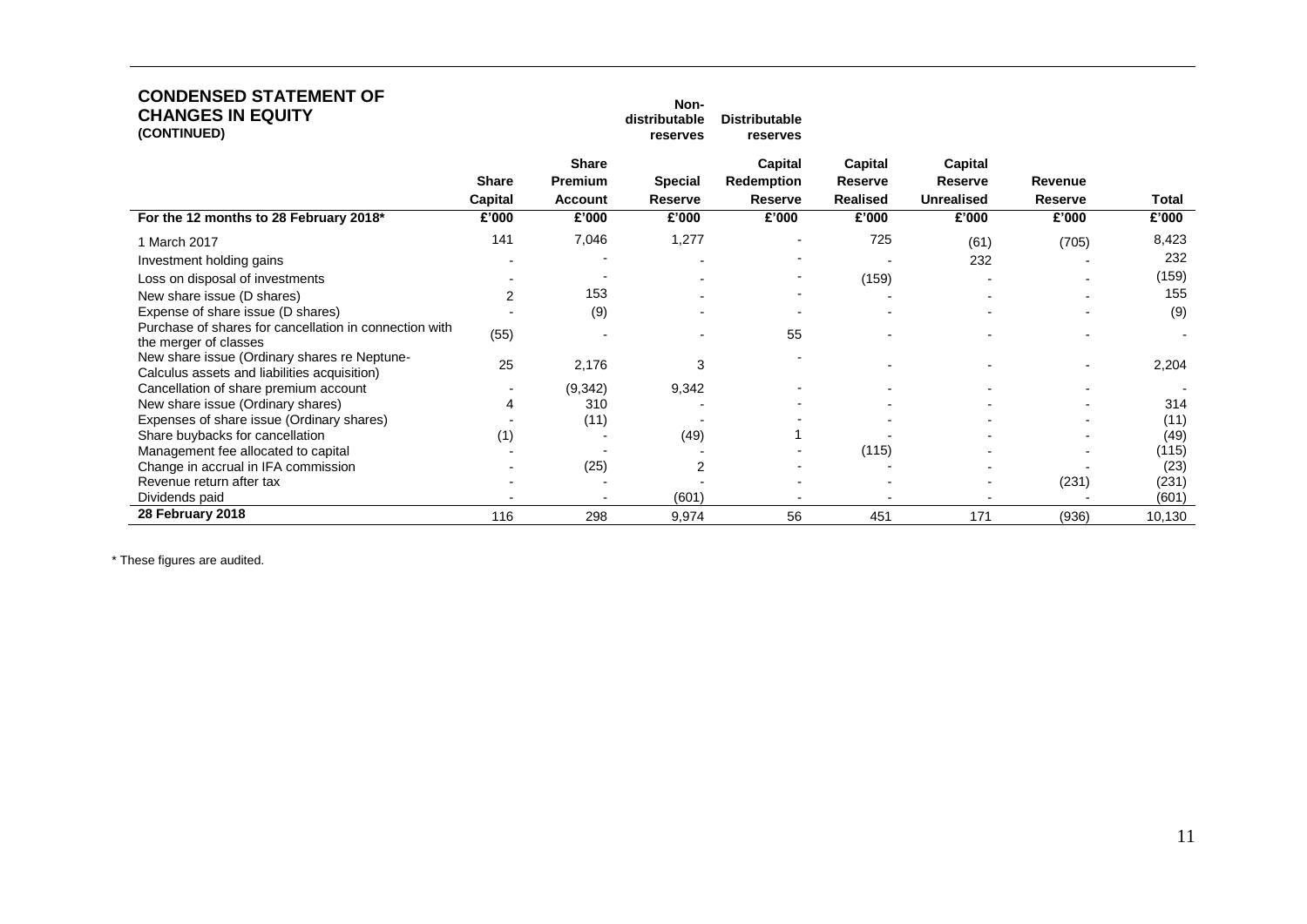# **CONDENSED BALANCE SHEET AS AT 31 AUGUST 2018 (UNAUDITED)**

|                                                |             | 31 August 2018 | 31 August 2017 | 28 February 2018* |  |
|------------------------------------------------|-------------|----------------|----------------|-------------------|--|
|                                                | <b>Note</b> | £'000          | £'000          | £'000             |  |
|                                                |             |                |                |                   |  |
| <b>Fixed assets</b>                            |             |                |                |                   |  |
| Investments                                    | 8           | 11,015         | 5,260          | 7,982             |  |
| <b>Current assets</b>                          |             |                |                |                   |  |
| <b>Debtors</b>                                 |             | 47             | 22             | 44                |  |
| Cash at bank and on deposit                    |             | 950            | 2,652          | 2,267             |  |
|                                                |             | 997            | 2,674          | 2,311             |  |
| Creditors: amounts falling due within one year |             |                |                |                   |  |
| Creditors                                      |             | (130)          | (185)          | (142)             |  |
| <b>Bank overdraft</b>                          |             |                |                |                   |  |
|                                                |             | (130)          | (185)          | (142)             |  |
| <b>Net current assets</b>                      |             | 867            | 2,489          | 2,169             |  |
| <b>Non-current liabilities</b>                 |             |                |                |                   |  |
| IFA trail commission                           |             | (51)           | (23)           | (21)              |  |
| <b>Total net assets</b>                        |             | 11,831         | 7,726          | 10,130            |  |
| <b>Capital and reserves</b>                    |             |                |                |                   |  |
| Called-up share capital                        | 6           | 146            | 88             | 116               |  |
| Share premium account                          |             | 2,644          | 7,164          | 298               |  |
| Special reserve                                |             | 9,516          | 676            | 9,974             |  |
| Capital redemption reserve                     |             | 56             | 55             | 56                |  |
| Capital reserve - realised                     |             | 483            | 492            | 451               |  |
| Capital reserve - unrealised                   |             | (3)            | 104            | 171               |  |
| Revenue reserve                                |             | (1,011)        | (853)          | (936)             |  |
| <b>Total shareholders' funds</b>               |             | 11,831         | 7,726          | 10,130            |  |
| Net asset value per new Ordinary share - basic | 4           | 81.10p         | 87.54p         | 87.00p            |  |

\* These figures are audited. The notes form an integral part of these condensed financial statements.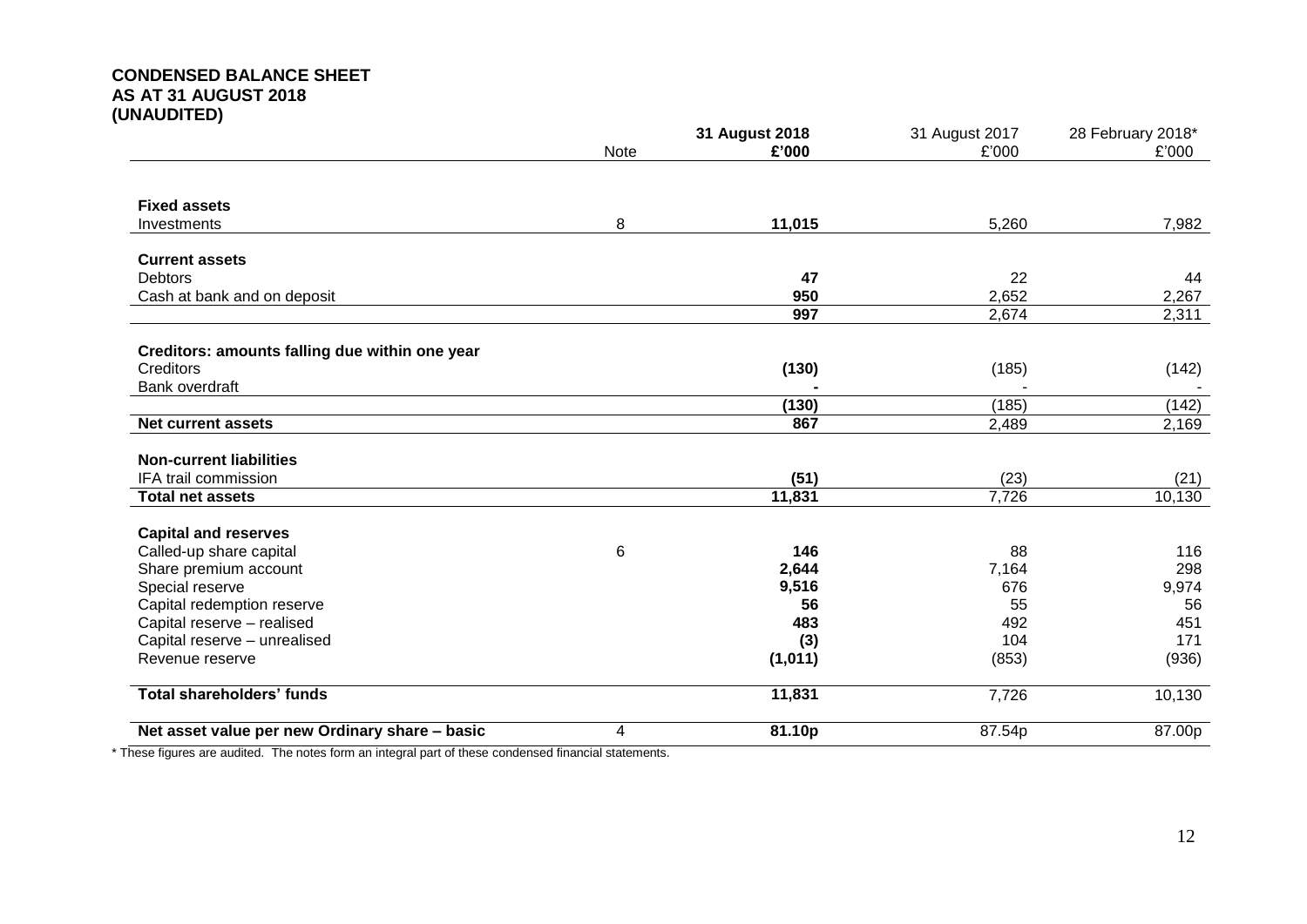# **CONDENSED STATEMENT OF CASH FLOW FOR TO THE PERIOD FROM 1 MARCH 2018 TO 31 AUGUST 2018 (UNAUDITED)**

|                                               |             | <b>6 Months</b>   | 6 Months          | 12 Months            |
|-----------------------------------------------|-------------|-------------------|-------------------|----------------------|
|                                               |             | <b>Ended</b>      | Ended             | Ended                |
|                                               |             | 31 August<br>2018 | 31 August<br>2017 | 28 February<br>2018* |
|                                               | <b>Note</b> | £'000             | £'000             | £'000                |
|                                               |             |                   |                   |                      |
| Cash flow from operating activities           |             |                   |                   |                      |
| Investment income received                    |             | 33                | 25                | 67                   |
| Deposit interest received                     |             | $\mathbf{2}$      |                   | $\overline{2}$       |
| Investment management fees paid               |             | (87)              | (33)              | (145)                |
| Other cash payments                           |             | (114)             | (138)             | (264)                |
| Net cash flow from operating activities       | 5           | (166)             | (145)             | (340)                |
| <b>Cash flow from investing activities</b>    |             |                   |                   |                      |
| Purchase of investments                       |             | (3, 357)          | (370)             | (1,070)              |
| Sale of investments                           |             | 254               |                   | 73                   |
| Net cash flow from investing activities       |             | (3, 103)          | (370)             | (997)                |
| <b>Cash flow from financing activities</b>    |             |                   |                   |                      |
| Shares issued                                 |             | 2,504             | 105               | 418                  |
| Expenses of share issues                      |             | (90)              | (119)             | (127)                |
| IFA trail commission                          |             | (4)               |                   | (3)                  |
| Neptune-Calculus cash received                |             |                   |                   | 286                  |
| Expenses of Neptune-Calculus cash transaction |             |                   |                   | (102)                |
| Share buybacks for cancellation               |             | (7)               |                   | (49)                 |
| Equity dividend paid                          | 9           | (451)             | (601)             | (601)                |
| Net cash flow from financing activities       |             | 1,952             | (615)             | (178)                |
| Decrease in cash and cash equivalents         |             | (1, 317)          | (1, 130)          | (1, 515)             |
| Opening cash and cash equivalents             |             | 2,267             | 3,782             | 3,782                |
| Net cash decrease                             |             | (1, 317)          | (1, 130)          | (1, 515)             |
| <b>Closing cash and cash equivalents</b>      |             | 950               | 2,652             | 2,267                |

\* These figures are audited. The notes form an integral part of these Accounts.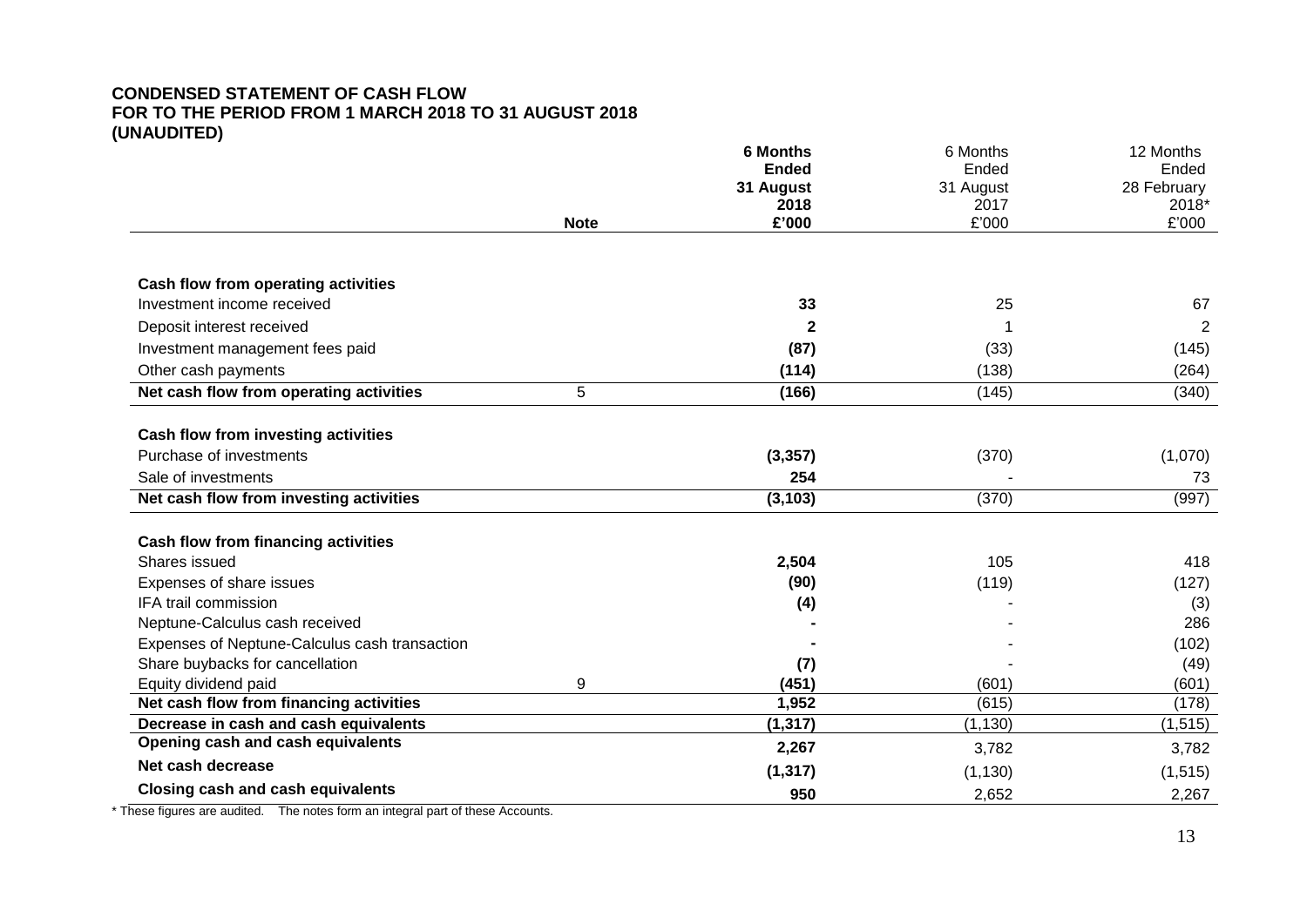# **CONDENSED NOTES TO THE ACCOUNTS**

# **1. Nature of Financial Information**

The unaudited half-yearly financial information does not constitute statutory financial statements as defined in Section 434 of the Companies Act 2006 and has not been reviewed nor audited by the auditors. This information has been prepared on the basis of the accounting policies used in the statutory financial statements of the Company for the year ended 28 February 2018, and in accordance with FRS 104. The statutory financial statements for the year ended 28 February 2018, which contained an unqualified auditors' report, have been lodged with the Registrar of Companies, did not include a reference to any matters to which the auditor drew attention by way of emphasis without qualifying the report and did not contain statements under Section 498(2) or (3) of the Companies Act 2006.

## **2. Return per Share**

|                              | <b>6 Months Ended</b><br>31 August 2018 |                |       | 6 Months Ended<br>31 August 2017 |         |       | 12 Months Ended<br>28 February 2018 |         |       |
|------------------------------|-----------------------------------------|----------------|-------|----------------------------------|---------|-------|-------------------------------------|---------|-------|
|                              | Revenue                                 | <b>Capital</b> | Total | Revenue                          | Capital | Total | Revenue                             | Capital | Total |
|                              | pence                                   | pence          | pence | pence                            | pence   | pence | pence                               | pence   | pence |
| Return per<br>Ordinary share | (0.6)                                   | (1.1)          | (1.7) | (1.7)                            | (0.8)   | (2.5) | (2.3)                               | (0.4)   | (2.7) |

#### **New Ordinary shares**

Revenue return per Ordinary share is based on the net revenue loss on ordinary activities after taxation of £75,126 and on 13,278,121 Ordinary shares, being the weighted average number of Ordinary shares in issue during the period.

Capital return per Ordinary share is based on the net capital loss for the period of £141,757 and on 13,278,121 Ordinary shares, being the weighted average number of Ordinary shares in issue during the period.

Total return per Ordinary share is based on the net loss on ordinary activities for the period of £216,883 and on 13,278,121 Ordinary shares, being the weighted average number of Ordinary shares in issue during the period.

# **3. Taxation on Ordinary Activities**

The estimated effective tax rate at the period end is 0 per cent. This remains unchanged from the prior year end.

#### **4. Net Asset Value per Share**

|                                        | 31 August | 31 August | 28 February |
|----------------------------------------|-----------|-----------|-------------|
|                                        | 2018      | 2017      | 2018        |
|                                        | pence     | Pence     | Pence       |
| Net asset value per new Ordinary share | 81.1      | 87.5      | 87.0        |

The basic net asset value per new Ordinary share is based on net assets (including current period revenue) of £11,831,000 and on 14,588,859 Ordinary shares, being the number of new Ordinary shares in issue at the period end.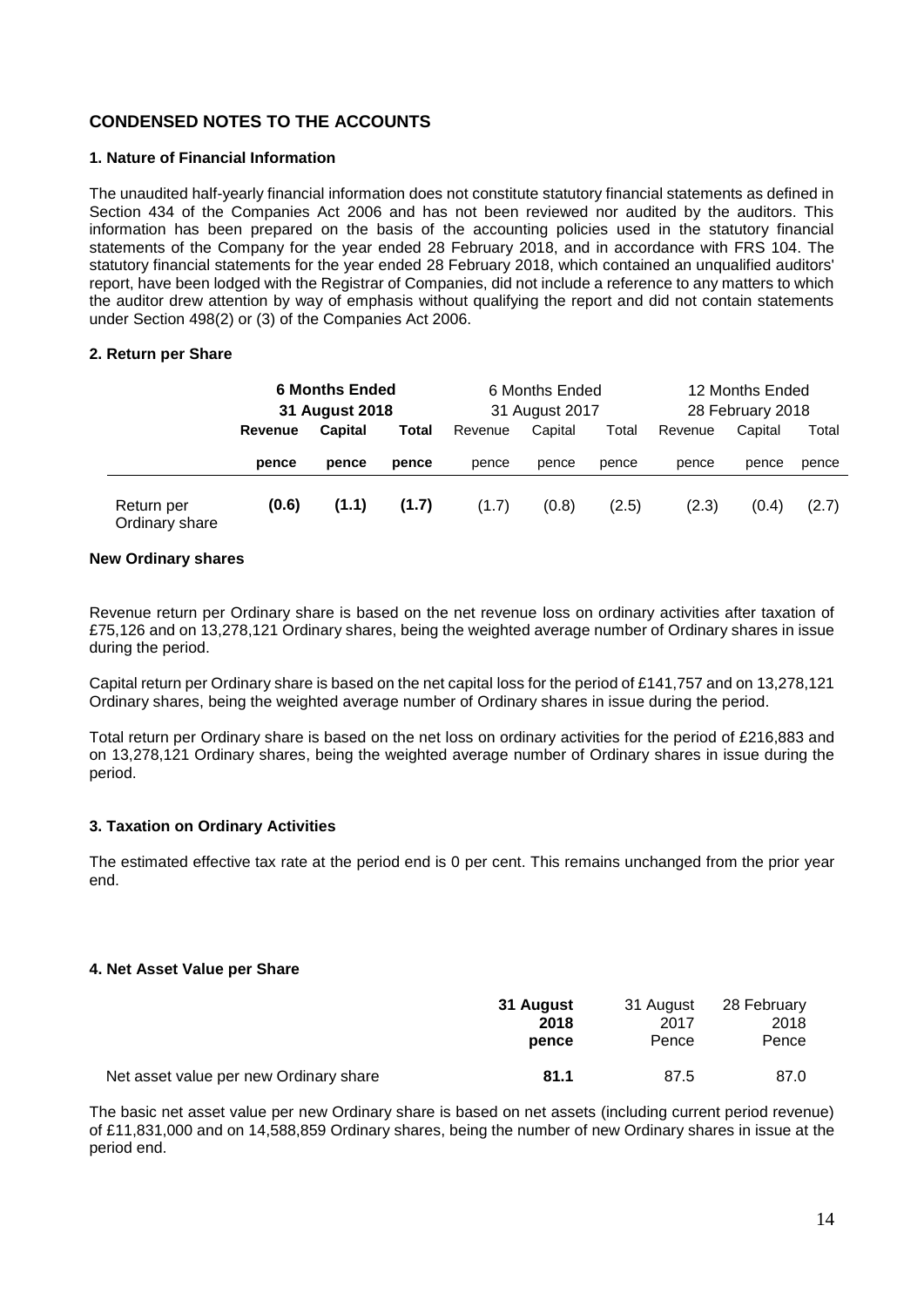# **5. Reconciliation of Net Profit before Tax to Cash Flow from Operating Activities**

|                                                       | 31 August<br>2018<br>£'000 | 31 August<br>2017<br>£'000 | 28 February<br>2018<br>£'000 |
|-------------------------------------------------------|----------------------------|----------------------------|------------------------------|
| <b>Ordinary Share Fund</b>                            |                            |                            |                              |
| Loss on ordinary activities before tax                | (217)                      | (216)                      | (273)                        |
| Loss/(gain) on investments                            | 70                         | 16                         | (73)                         |
| Increase in debtors                                   | (3)                        | (8)                        | (30)                         |
| Decrease/increase in creditors                        | (16)                       | 63                         | 20                           |
| Increase in non current IFA trail commission accruals |                            |                            | 21                           |
| Neptune-Calculus costs included in finance activities |                            |                            | (8)                          |
| IFA commission costs included in finance activities   | -                          |                            |                              |
| Cash flow from operating activities                   | (166)                      | (145)                      | (340                         |

#### **6. Called up share capital**

|                            |               | 31 August |
|----------------------------|---------------|-----------|
|                            |               | 2018      |
|                            | <b>Number</b> | £'000     |
|                            |               |           |
| Ordinary shares of 1p each | 14,588,859    | 146       |

In April 2018 the Company issued 1,779,298 Ordinary shares for a total consideration of £1,518,453. In August 2018, 1,176,844 shares were issued for total consideration of £985,254.

In August 2018, the Company bought back and cancelled 10,000 shares.

The D shares that were issued prior to 1 August 2017 ranked for the dividend of 4.0 pence per share that was paid on 26 July 2018. The D shares were renamed Ordinary shares on 1 August 2017.The Ordinary shares subscribed for after 1 August 2017 were not eligible for any dividends declared in respect of the Company's year ended 28 February 2018.

Following the issues and cancellation noted above there were 14,588,859 Ordinary shares in issue as at 31 August 2018.

#### **7. Contingent assets and contingent liabilities**

There were no contingent assets or contingent liabilities in existence at 31 August 2018 (31 August 2017: £nil, 28 February 2018: £nil).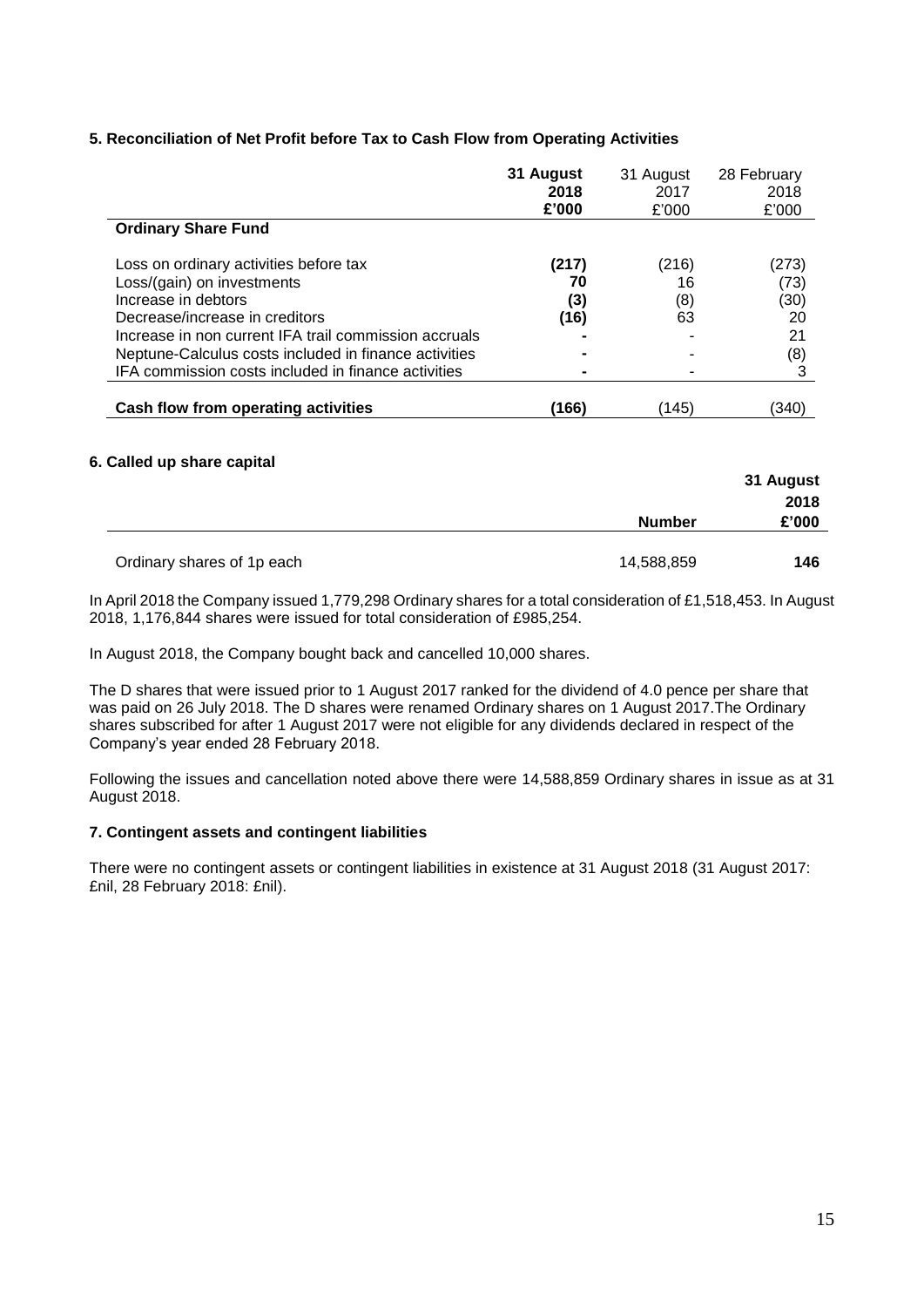## **8. Fair Value Hierarchy**

Investments held at fair value through profit or loss are valued in accordance with IPEV guidelines.

The valuation method used will be the most appropriate valuation methodology for an investment within its market, with regard to the financial health of the investment and the IPEV guidelines. As required by the Standard, an analysis of financial assets and liabilities, which identifies the risk of the Company's holding of such items is provided. The Standard requires an analysis of investments carried at fair value based on the reliability and significance of the information used to measure their fair value.

In order to provide further information on the valuation techniques used to measure assets carried at fair value, we have categorised the measurement basis into a "fair value hierarchy" as follows:

- Quoted market prices in active markets - "Level 1"

Inputs to Level 1 fair values are quoted prices for identical asset in an active market. Quoted in an active market in this context means quoted prices are readily and regularly available and those prices represent actual and regularly occurring market transactions on an arm's length basis. The quoted price is usually the current bid price. The Company's investments in AIM quoted equities and money market funds are classified within this category.

Valued using models with significant observable market inputs - "Level 2" Inputs to Level 2 fair values are inputs other than quoted prices included within Level 1 that are observable for the asset, either directly or indirectly.

Valued using models with significant unobservable market inputs - "Level 3"

Inputs to Level 3 fair values are unobservable inputs for the asset. Unobservable inputs may have been used to measure fair value to the extent that observable inputs are not available, thereby allowing for situations in which there is little, if any, market activity for the asset at the measurement date (or market information for the inputs to any valuation models). As such, unobservable inputs reflect the assumptions the Company considers that market participants would use in pricing the asset. The Company's unquoted equities and loan stock are classified within this category. Unquoted investments are valued in accordance with the IPEVCA guidelines.

|                                                                                                      | Level 1<br>£'000 | Level <sub>2</sub><br>£'000 | Level 3<br>£'000    | <b>Total</b><br>£'000 |
|------------------------------------------------------------------------------------------------------|------------------|-----------------------------|---------------------|-----------------------|
| <b>Ordinary Share Fund</b>                                                                           |                  |                             |                     |                       |
| Opening book cost<br>Opening unrealised                                                              | 3,370            |                             | 4,441               | 7,811                 |
| appreciation/(depreciation)                                                                          | (115)            |                             | 286                 | 171                   |
| Opening valuation                                                                                    | 3,255            | -                           | 4,727               | 7,982                 |
| Movements in the period:<br>Purchase at cost<br>Sales - proceeds<br>Sales - realised losses on sales | 2,400            |                             | 957<br>(254)<br>104 | 3,357<br>(254)<br>104 |
| Unrealised losses realised during the<br>period<br>Decrease in unrealised                            |                  |                             |                     |                       |
| appreciation/(depreciation)                                                                          | (61)             |                             | (113)               | (174)                 |
| Closing valuation                                                                                    | 5,594            | $\blacksquare$              | 5,421               | 11,015                |
| Closing book cost<br>Closing unrealised                                                              | 5,770            |                             | 5,248               | 11,018                |
| (depreciation)/appreciation                                                                          | (176)            |                             | 173                 | (3)                   |
| Closing valuation                                                                                    | 5,594            | -                           | 5,421               | 11,015                |

During the period there were no transfers between Levels 1, 2 or 3.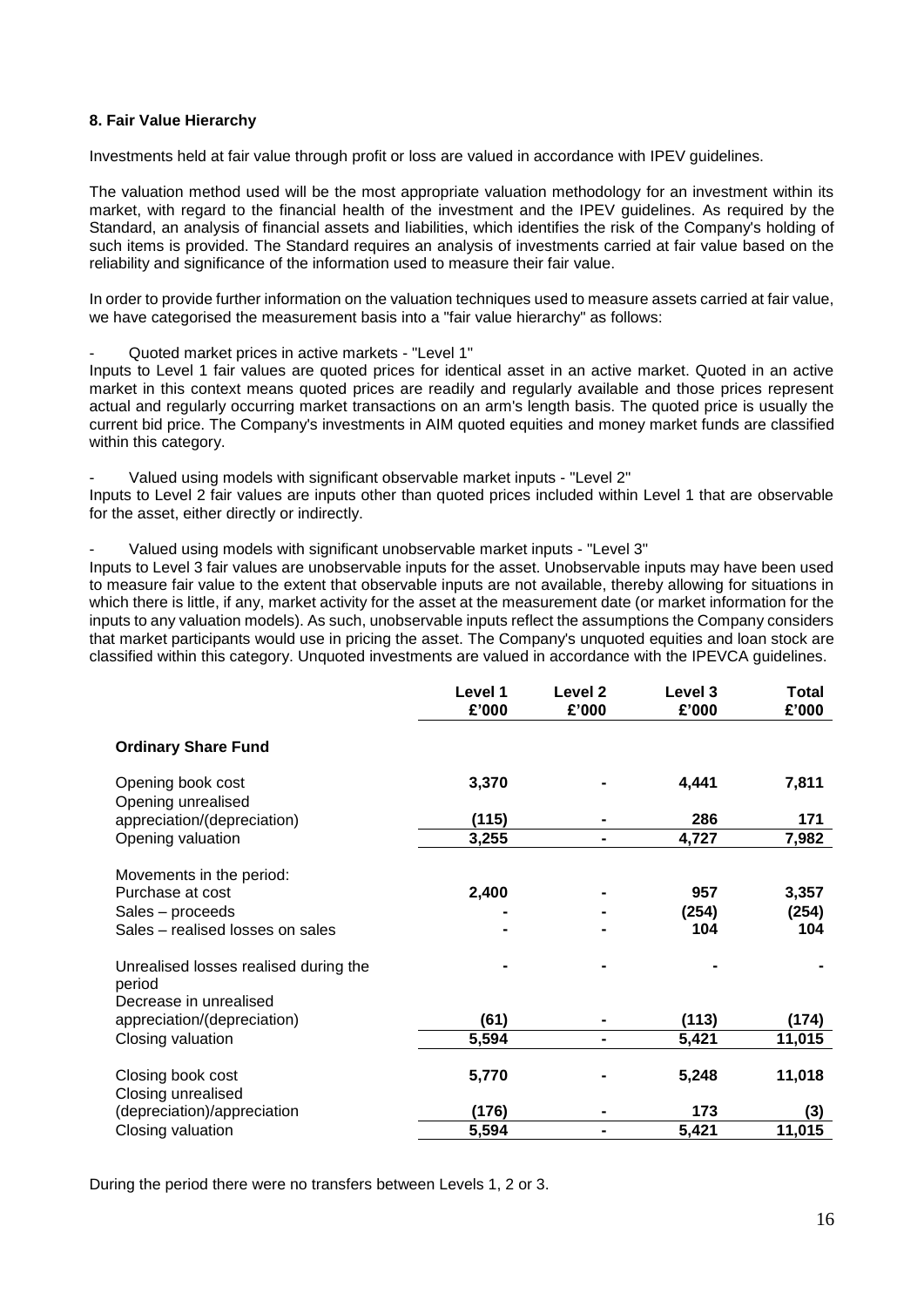# **9. Dividends**

For the year to 28 February 2018, the Ordinary Share Fund declared a final dividend of 4.0p per share on 11,274,917 eligible shares amounting to £450,997. The dividend was paid on 26 July 2018.

## **10. Transactions with Related Parties**

John Glencross, a Director of the Company, is considered to be a related party due to his position as Chief Executive and a director of Calculus Capital Limited, one of the Company's Investment Managers.

Calculus Capital Limited receives an investment manager's fee from the Company. For the 6 months to 31 August 2018, Calculus Capital Limited earned £95,748 (31 August 2017: £69,732; 28 February 2018: £154,089). Calculus Capital Limited also earned a company secretarial fee of £7,500 (31 August 2017: £9,000; 28 February 2018: £18,000).

Calculus Capital Limited has taken on the expenses cap from 15 December 2015. For the 6 months to 31 August 2018, Calculus Capital Limited contributed £15,204 (31 August 2017: £nil; 28 February 2018: £26,435).

At 31 August 2018, there was £55,566 owed to Calculus Capital Limited (31 August 2017: £78,732; 28 February 2018: £46,810).

#### **11. Transactions with Investment Managers**

John Glencross, a Director of the Company, is considered to be a related party due to his position as Chief Executive and a director of Calculus Capital Limited, the Company's Investment Manager. He does not receive any remuneration from the Company. He is a director of Terrain Energy Limited.

Calculus Capital Limited receives a fee from certain portfolio companies. In the year the 31 August 2018, Calculus Capital charged a monitoring fee to Air Leisure Group Limited, Antech Limited, Arcis Biotechnology Holdings Limited, Cornerstone Brands Limited, Duvas Technologies Limited, Every1Mobile Limited, Microenergy Generation Services Limited, Mologic Limited, Open Energy Market Limited, Origin Broadband Limited, Park Street Shipping Limited, Quai Administration Services, Solab Group Limited, Synpromics Limited, Terrain Energy Limited, The One Place Capital Limited, Tollan Energy Limited and Weeding Technologies Limited.

Calculus Capital Limited charged a fee for the provision of a director to Air Leisure Group Limited, Cornerstone Brands Limited, Every1Mobile Limited, Open Energy Market, Origin Broadband Limited, Pico's Limited, Terrain Energy Limited and Weeding Technologies Limited.

Calculus Capital Limited charged an arrangement fee for certain portfolio companies. In the year 31 August 2018 Calculus Capital Limited charged a fee to CloudTrade Technologies Limited, Duvas Technologies Limited, Oxford Biotherapeutics, Mologic Limited and Pico's Limited.

Calculus Capital Limited also charged Terrain Energy Limited for the provision of office support services.

The amount received by Calculus Capital which relates to the Company's investment was £1,189 (28 February 2018: £1,578; 31 August 2017: £667) from Air Leisure Group Limited, £507 (28 February 2018: £972; 31 August 2017: £486) from AnTech Limited, £94 (28 February 2018: £87; 31 August 2017 £nil) from Arcis Biotechnology Holdings, £nil (28 February 2018: £5,172; 31 August 2017: £5,172) from Blu Wireless Technology Limited, £6,000 (28 February 2018: £nil; 31 August 2017: £nil) from CloudTrade Technologies Limited, £1,560 (28 February 2018: £5,780; 31 August 2017: £4,500) from Cornerstone Brands Limited, £6,249 (28 February 2018: £nil; 31 August 2017: £nil) from Duvas Technologies Limited, £1,364 (28 February 2018: £6,459; 31 August 2017: £nil) from Every1Mobile Limited, £967 (28 February 2018: £1,734; 31 August 2017: £788) from MicroEnergy Generation Services Limited, £6,177 (28 February 2018: £nil; 31 August 2017: £nil) from Mologic Limited, £1,155 (28 February 2018: £5,999; 31 August 2017: £nil) from Open Energy Market Limited, £663 (28 February 2018: £2,544; 31 August 2017: £2,259) from Origin Broadband Limited, £5,999 (28 February 2018: £nil; 31 August 2017: £nil) from Oxford Biotherapeutics Limited, £475 (28 February 2018: £836; 31 August 2017: £357) from Park Street Shipping Limited, £4,638 (28 February 2018: £318; 31 August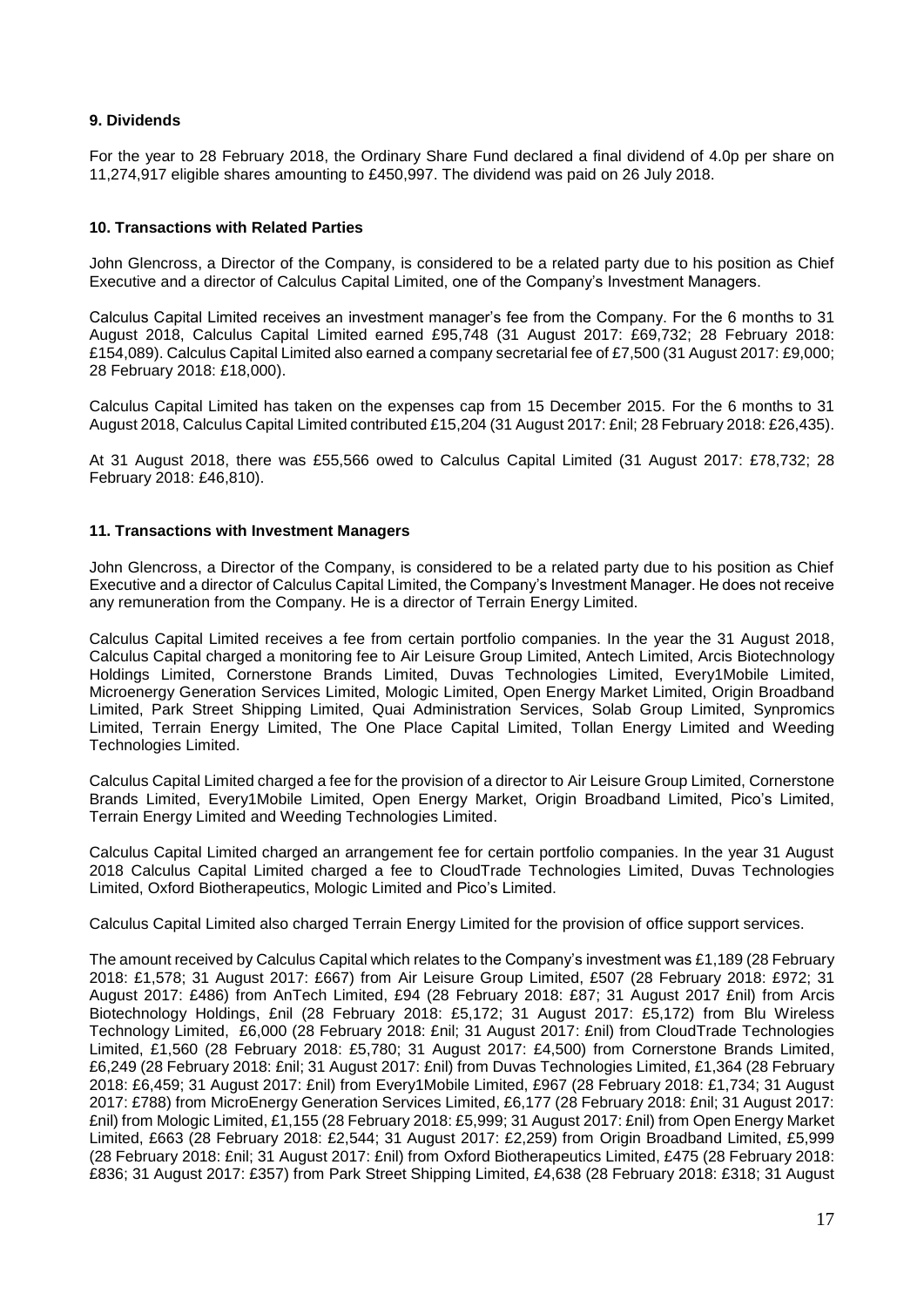2017: £159) from Pico's Limited, £559 (28 February 2018: £3,122; 31 August 2017: £2,671) from Quai Administration Services Limited, £2,093 (28 February 2018: £2,906; 31 August 2017: £887) from Solab Group Limited, £1,659 (28 February 2018: £1,094; 31 August 2017: £415) from Terrain Energy Limited, £348 (28 February 2018: £786; 31 August 2017: £568) from The One Place Capital Limited, £837 (28 February 2018: £1,659; 31 August 2017: £822) from Tollan Energy Limited, £145 (28 February 2018: £131; 31 August 2017: £nil) from Synpromics Limited and £1,177 (28 February 2018: £1,960; 31 August 2017: £667) from Weeding Technologies Limited.

# **12. Post balance sheet events**

Other than the sale of the Company's holding in Origin Broadband Limited and investments in MIP Diagnostics Limited and C4X Discovery Holdings plc, there have been no post balance sheet events.